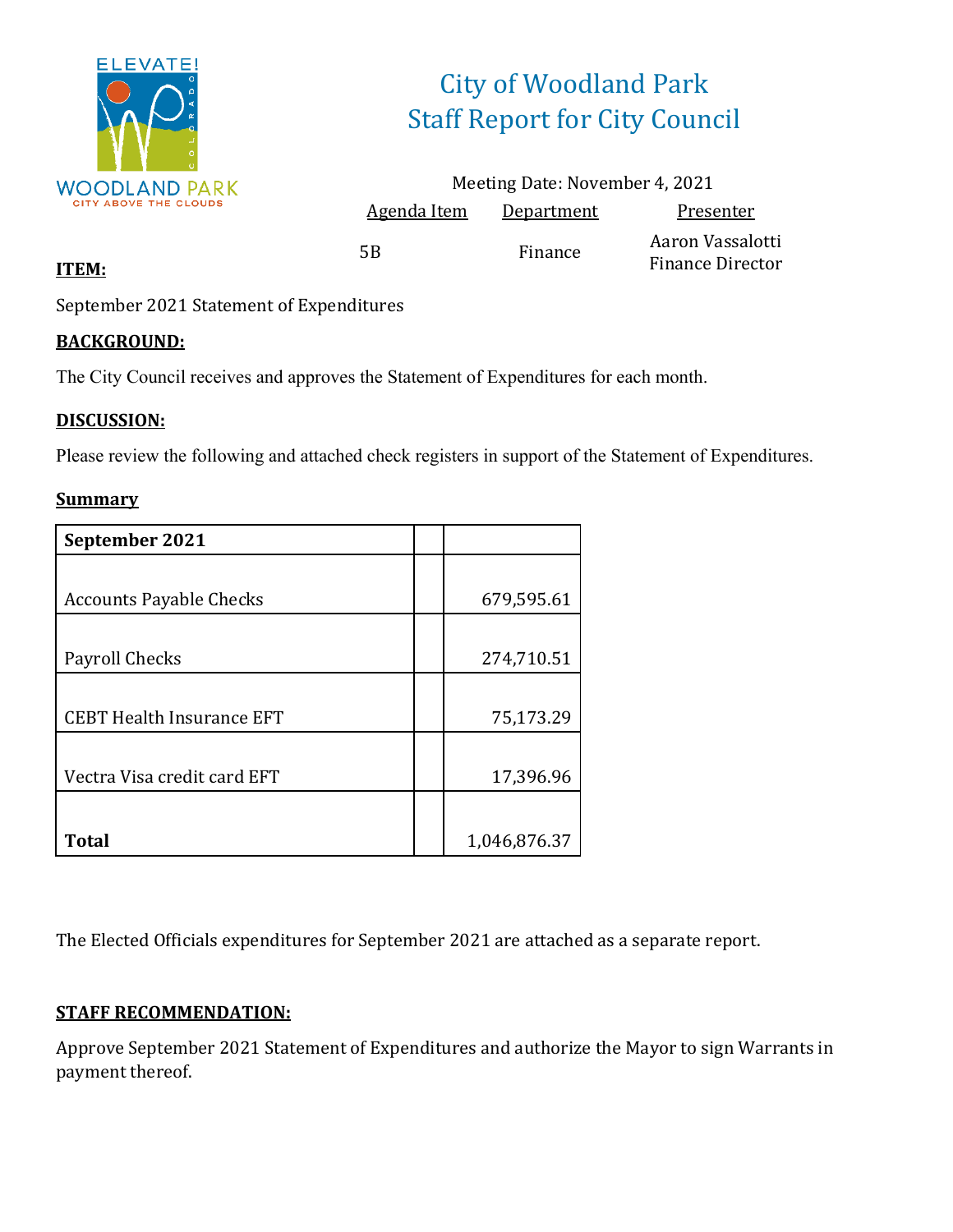**Page 1 of 12 USER: AARONV**

| Payment      |       |    |                                     |                         | Num          | Gross          |              |                | Net   Payment        | HP |            |
|--------------|-------|----|-------------------------------------|-------------------------|--------------|----------------|--------------|----------------|----------------------|----|------------|
| Number       | Type  | ID | Name                                | <b>SRC</b>              | INV          | Amount         | Discounts    |                | Pay   Date           |    | Void Batch |
| 112608       | CHK A |    | BRAVO SCREEN PRINTING, INC.         | 3466                    | $\mathbf{1}$ | 238.32         | 0.00         |                | 238.32 09/02/2021    |    | 42268      |
|              |       |    | LIFEGUARD SHIRTS - WAC              | 76771                   |              | 238.32         | 0.00         | 238.32         |                      |    |            |
| 112609       | CHK A |    | CAPITAL ONE, N.A.                   | 5298                    | $\mathbf{1}$ | 330.53         | 0.00         |                | 330.53 09/02/2021    |    | 42268      |
|              |       |    | 07/21-08/21 CHARGES                 | 81921                   |              | 330.53         | 0.00         | 330.53         |                      |    |            |
|              |       |    |                                     |                         |              |                |              |                |                      |    |            |
| 112610       | CHK A |    | CHAD MILDBRANDT                     | 5159                    | $\mathbf{1}$ | 54.00          | 0.00         | 54.00          | 09/02/2021           |    | 42268      |
|              |       |    | BARTENDING - UPCC                   | 08302021                |              | 54.00          | 0.00         | 54.00          |                      |    |            |
|              |       |    |                                     |                         |              |                |              |                |                      |    |            |
| 112611 CHK A |       |    | CHIEF PETROLEUM CO.                 | 139                     | $\mathbf{1}$ | 3,467.08       | 0.00         |                | 3,467.08 09/02/2021  |    | 42268      |
|              |       |    | BULK FLUIDS - FLEET                 | 12514758                |              | 3,467.08       | 0.00         | 3,467.08       |                      |    |            |
|              |       |    |                                     |                         |              |                |              |                |                      |    |            |
| 112612       | CHK A |    | CINTAS CORPORATION NO 2             | 4977                    | $\mathbf{1}$ | 68.45          | 0.00         |                | 68.45 09/02/2021     |    | 42268      |
|              |       |    | UNIFORMS - FLEET                    | 4094203027              |              | 68.45          | 0.00         | 68.45          |                      |    |            |
|              |       |    |                                     |                         |              |                |              |                |                      |    |            |
| 112613       | CHK   | A  | CORE & MAIN LP                      | 4980                    | $\mathbf{2}$ | 1,822.93       | 0.00         |                | 1,822.93 09/02/2021  |    | 42268      |
|              |       |    | STOCK SUPPLIES                      | P345430                 |              | 839.10         | 0.00         | 839.10         |                      |    |            |
|              |       |    | STOCK SUPPLIES                      | P402332                 |              | 983.83         | 0.00         | 983.83         |                      |    |            |
|              |       |    |                                     |                         |              |                |              |                |                      |    |            |
| 112614 CHK A |       |    | GRAINGER INC.                       | 282<br>9019961383       | 4            | 895.16         | 0.00         |                | 895.16 09/02/2021    |    | 42268      |
|              |       |    | FUSE - WTP                          |                         |              | 154.88         | 0.00         | 154.88         |                      |    |            |
|              |       |    | SUPPLIES - WWTP                     | 9026424367              |              | 317.52         | 0.00         | 317.52         |                      |    |            |
|              |       |    | SUPPLIES - WWTP                     | 9031637904              |              | 171.66         | 0.00         | 171.66         |                      |    |            |
|              |       |    | IMPELLER - WWTP                     | 9032668569              |              | 251.10         | 0.00         | 251.10         |                      |    |            |
| 112615 CHK A |       |    | HACH COMPANY                        | 291                     | $\mathbf{1}$ | 377.50         | 0.00         | 377.50         | 09/02/2021           |    | 42268      |
|              |       |    | LAB SUPPLIES - WTP                  | 12597020                |              | 377.50         | 0.00         | 377.50         |                      |    |            |
|              |       |    |                                     |                         |              |                |              |                |                      |    |            |
| 112616       | CHK A |    | KUBWATER RESOURCES INC              | 4643                    | 1            | 3,686.13       | 0.00         |                | 3,686.13 09/02/2021  |    | 42268      |
|              |       |    | COMPOST - WWTP                      | 10545                   |              | 3,686.13       | 0.00         | 3,686.13       |                      |    |            |
|              |       |    |                                     |                         |              |                |              |                |                      |    |            |
| 112617       | CHK   | A  | DACHAI & MANDY CHANTANASOMBUT       | 1                       | 1            | 308.99         | 0.00         | 308.99         | 09/02/2021           |    | 42268      |
|              |       |    | UTILITY REFUND                      | 1337.13                 |              | 308.99         | 0.00         | 308.99         |                      |    |            |
|              |       |    |                                     |                         |              |                |              |                |                      |    |            |
| 112618       | CHK A |    | <b>JEFF KING</b>                    | $\mathbf{1}$<br>5203.03 | $\mathbf{1}$ | 35.00<br>35.00 | 0.00<br>0.00 | 35.00<br>35.00 | 09/02/2021           |    | 42268      |
|              |       |    | UTILITY REFUND                      |                         |              |                |              |                |                      |    |            |
| 112619 CHK A |       |    | MUTUAL OF OMAHA INSURANCE COMP 5128 |                         | $\mathbf{1}$ | 2,632.76       | 0.00         |                | 2,632.76 09/02/2021  |    | 42268      |
|              |       |    | 09/2021 COVERAGE                    |                         | 001244442293 | 2,632.76       | 0.00         | 2,632.76       |                      |    |            |
|              |       |    |                                     |                         |              |                |              |                |                      |    |            |
| 112620 CHK A |       |    | NALCO CHEMICAL COMPANY              | 457                     | 1            | 11,592.40      | 0.00         |                | 11,592.40 09/02/2021 |    | 42268      |
|              |       |    | WTP CHEMICALS                       | 6600603560              |              | 11,592.40      | 0.00         | 11,592.40      |                      |    |            |
|              |       |    |                                     |                         |              |                |              |                |                      |    |            |
| 112621 CHK A |       |    | PAVEMENT REPAIR & SUPPLIES INC 3202 |                         | $\mathbf{1}$ | 1,886.00       | 0.00         |                | 1,886.00 09/02/2021  |    | 42268      |
|              |       |    | PAVEMENT REPAIR                     | 2021-746                |              | 1,886.00       | 0.00         | 1,886.00       |                      |    |            |
|              |       |    |                                     |                         |              |                |              |                |                      |    |            |
| 112622 CHK A |       |    | PIONEER MANUFACTURING COMPANY       | 2628                    | $\mathbf{1}$ | 1,080.00       | 0.00         |                | 1,080.00 09/02/2021  |    | 42268      |
|              |       |    | PACKING CLAY-BASEBALL FIELDS        | INV790794               |              | 1,080.00       | 0.00         | 1,080.00       |                      |    |            |
|              |       |    |                                     |                         | $\mathbf{1}$ |                |              |                |                      |    |            |
| 112623 CHK A |       |    | PIPESTONE EQUIPMENT, LLC            | 5127                    |              | 152.55         | 0.00         |                | 152.55 09/02/2021    |    | 42268      |
|              |       |    | VALVE - WTP                         | 11659                   |              | 152.55         | 0.00         | 152.55         |                      |    |            |
| 112624 CHK A |       |    | SGS ACCUTEST INC.                   | 4859                    | $\mathbf{1}$ | 208.00         | 0.00         |                | 208.00 09/02/2021    |    | 42268      |
|              |       |    | 07/2021 WATER QUALITY TEST          |                         | 52160129187  | 208.00         | 0.00         | 208.00         |                      |    |            |
|              |       |    |                                     |                         |              |                |              |                |                      |    |            |
| 112625 CHK A |       |    | SHERWIN-WILLIAMS                    | 1890                    | 2            | 199.36         | 0.00         |                | 199.36 09/02/2021    |    | 42268      |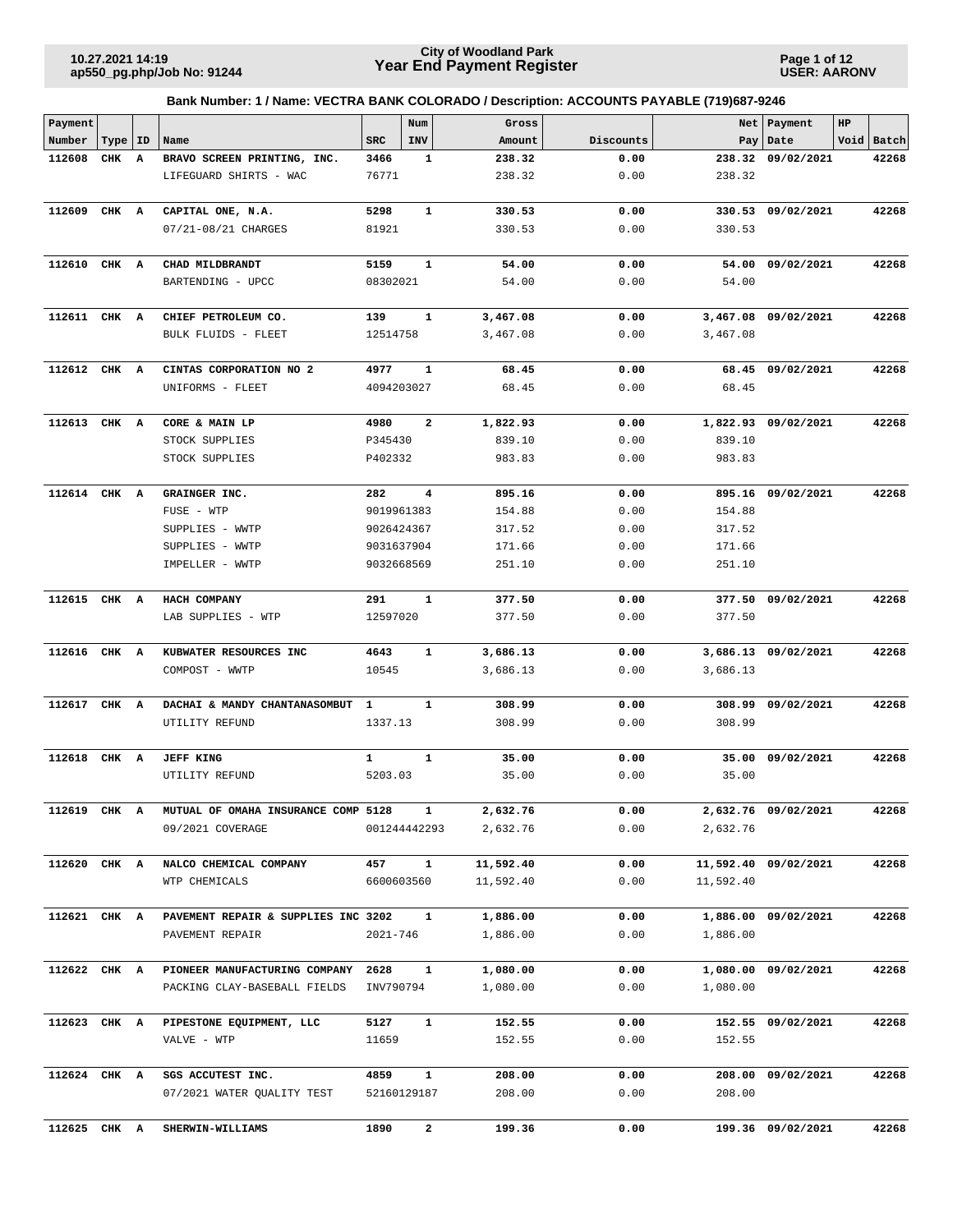**Page 2 of 12 USER: AARONV**

| Payment      |           |   |                                     |                | Num            | Gross                      |           |          | Net   Payment       | HP |            |
|--------------|-----------|---|-------------------------------------|----------------|----------------|----------------------------|-----------|----------|---------------------|----|------------|
| Number       | Type   ID |   | Name                                | <b>SRC</b>     | INV            | Amount                     | Discounts |          | Pay Date            |    | Void Batch |
|              |           |   | SUPPLIES - STREETS                  | $2084 - 5$     |                | 186.13                     | 0.00      | 186.13   |                     |    |            |
|              |           |   | SUPPLIES - STREETS                  | $2097 - 7$     |                | 13.23                      | 0.00      | 13.23    |                     |    |            |
| 112626       | CHK       | A | TEN POINT SALES & MARKETING LL 3852 |                | 3              | 1,645.29                   | 0.00      | 1,645.29 | 09/02/2021          |    | 42268      |
|              |           |   | SUPPLIES - F/S                      | 27160          |                | 807.50                     | 0.00      | 807.50   |                     |    |            |
|              |           |   | SUPPLIES $- F/S$                    | 27162          |                | 74.11                      | 0.00      | 74.11    |                     |    |            |
|              |           |   | REPAIR                              | 27163          |                | 763.68                     | 0.00      | 763.68   |                     |    |            |
| 112627       | CHK A     |   | TREATMENT TECH, INC.                | 1494           | 1              | 2,873.00                   | 0.00      |          | 2,873.00 09/02/2021 |    | 42268      |
|              |           |   | SODIUM HYPOCHLORITE                 | 184969         |                | 2,873.00                   | 0.00      | 2,873.00 |                     |    |            |
| 112628       | CHK A     |   | <b>USA BLUEBOOK</b>                 | 1779           | 2              | 252.39                     | 0.00      |          | 252.39 09/02/2021   |    | 42268      |
|              |           |   | POWER SUPPLY - WTP                  | 685371         |                | 56.95                      | 0.00      | 56.95    |                     |    |            |
|              |           |   | SUPPLIES - WWTP                     | 687060         |                | 195.44                     | 0.00      | 195.44   |                     |    |            |
| 112629       | CHK A     |   | WATERS CONSTRUCTION CO. INC         | 670            | $\overline{a}$ | 350.16                     | 0.00      |          | 350.16 09/02/2021   |    | 42268      |
|              |           |   | USE TAX REFUND                      | L12942         |                | 38.42                      | 0.00      | 38.42    |                     |    |            |
|              |           |   | USE TAX REFUND                      | L73975         |                | 311.74                     | 0.00      | 311.74   |                     |    |            |
| 112630       | CHK A     |   | WESTWOOD LAKES WATER DISTRICT       | 679            | $\mathbf{1}$   | 0.54                       | 0.00      |          | $0.54$ 09/02/2021   |    | 42268      |
|              |           |   | 07/21-08/21 WELLFIELD               | 08232021       |                | 0.54                       | 0.00      | 0.54     |                     |    |            |
| 112631       | CHK A     |   | WHISLER INDUSTRIAL SUPPLY           | 682            | $\mathbf{1}$   | 232.10                     | 0.00      | 232.10   | 09/02/2021          |    | 42268      |
|              |           |   | SUPPLIES - WWTP                     | 2409975        |                | 232.10                     | 0.00      | 232.10   |                     |    |            |
| 112632       | CHK A     |   | AT&T MOBILITY LLC                   | 5118           | $\mathbf{1}$   | 126.11                     | 0.00      | 126.11   | 09/09/2021          |    | 42279      |
|              |           |   | WIRELESS CHARGES                    |                |                | 87290137930X08282021126.11 | 0.00      | 126.11   |                     |    |            |
| 112633       | CHK A     |   | <b>BIRCHAM'S</b>                    | 75             | $\mathbf{1}$   | 721.57                     | 0.00      |          | 721.57 09/09/2021   |    | 42279      |
|              |           |   | 08/20021 USAGE                      | 333482         |                | 721.57                     | 0.00      | 721.57   |                     |    |            |
| 112634       | CHK       | A | CENTURYLINK                         | 4342           | 3              | 588.52                     | 0.00      |          | 588.52 09/09/2021   |    | 42279      |
|              |           |   | 08/2021 CHARGES                     | 8252021        |                | 588.52                     | 0.00      | 188.74   |                     |    |            |
|              |           |   | 08/2021 CHARGES                     | 8252021        |                | 588.52                     | 0.00      | 138.04   |                     |    |            |
|              |           |   | 08/2021 CHARGES                     | 8252021        |                | 588.52                     | 0.00      | 261.74   |                     |    |            |
| 112635 CHK A |           |   | CHAD MILDBRANDT                     | 5159           | $\mathbf{1}$   | 108.00                     | 0.00      |          | 108.00 09/09/2021   |    | 42279      |
|              |           |   | BARTENDING - UPCC                   | 09072021       |                | 108.00                     | 0.00      | 108.00   |                     |    |            |
| 112636 CHK A |           |   | CONSPIRE!                           | 3235           | $\mathbf{1}$   | 220.00                     | 0.00      |          | 220.00 09/09/2021   |    | 42279      |
|              |           |   | DRUG SCREENING                      | 20965          |                | 220.00                     | 0.00      | 220.00   |                     |    |            |
| 112637 CHK A |           |   | CORE ELECTRIC COOPERATIVE           | 5316           | $\mathbf{3}$   | 6,928.46                   | 0.00      |          | 6,928.46 09/09/2021 |    | 42279      |
|              |           |   | 09/2021                             | 09022021A      |                | 6,928.46                   | 0.00      | 36.56    |                     |    |            |
|              |           |   | 09/2021                             | 09022021A      |                | 6,928.46                   | 0.00      | 5,858.32 |                     |    |            |
|              |           |   | 09/2021                             | 09022021A      |                | 6,928.46                   | 0.00      | 1,033.58 |                     |    |            |
| 112638 CHK A |           |   | DEEP ROCK                           | 5263           | $\mathbf{1}$   | 83.81                      | 0.00      |          | 83.81 09/09/2021    |    | 42279      |
|              |           |   | WATER DELIVERY                      | 21072370090421 |                | 83.81                      | 0.00      | 83.81    |                     |    |            |
| 112639 CHK A |           |   | HOME DEPOT CREDIT SERVICES          | 1758           | $\overline{a}$ | 281.84                     | 0.00      |          | 281.84 09/09/2021   |    | 42279      |
|              |           |   | 08/2021 CHARGES                     | 8292021        |                | 281.84                     | 0.00      | 23.96    |                     |    |            |
|              |           |   | 08/2021 CHARGES                     | 8292021        |                | 281.84                     | 0.00      | 257.88   |                     |    |            |
| 112640 CHK A |           |   | J&J DAVIS INC                       | 5001           | $\mathbf{1}$   | 192.00                     | 0.00      |          | 192.00 09/09/2021   |    | 42279      |
|              |           |   | POSTAGE MACHINE INK CARTRIDGE 21427 |                |                | 192.00                     | 0.00      | 192.00   |                     |    |            |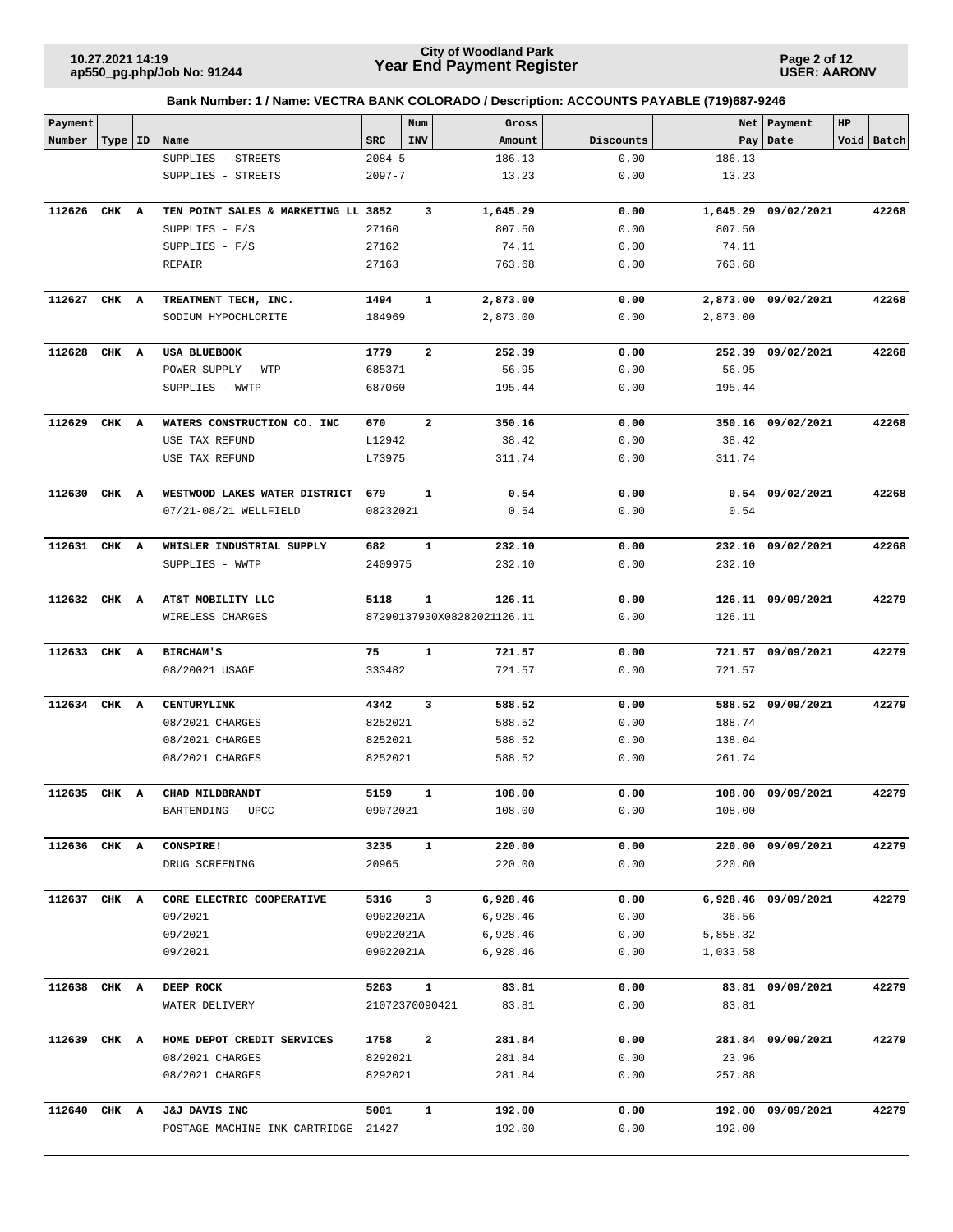**Page 3 of 12 USER: AARONV**

| Payment      |           |   |                                           |              | Num                     | Gross     |           | Net       | Payment              | HP |            |
|--------------|-----------|---|-------------------------------------------|--------------|-------------------------|-----------|-----------|-----------|----------------------|----|------------|
| Number       | Type   ID |   | Name                                      | <b>SRC</b>   | <b>INV</b>              | Amount    | Discounts | Pay       | Date                 |    | Void Batch |
| 112641       | CHK       | A | KUBWATER RESOURCES INC                    | 4643         | 1                       | 3,474.49  | 0.00      | 3,474.49  | 09/09/2021           |    | 42279      |
|              |           |   | COMPOST - WWTP                            | 10393        |                         | 3,474.49  | 0.00      | 3,474.49  |                      |    |            |
| 112642       | CHK A     |   | MIDWEST CARD AND ID SOLUTIONS             | 5112         | $\mathbf{1}$            | 2,988.00  | 0.00      |           | 2,988.00 09/09/2021  |    | 42279      |
|              |           |   | EMG MGT SALAMANDER                        | 28918        |                         | 2,988.00  | 0.00      | 2,988.00  |                      |    |            |
| 112643       | CHK A     |   | TELLER COUNTY SHERIFF OFFICE              | $\mathbf{1}$ | $\mathbf{1}$            | 135.36    | 0.00      | 135.36    | 09/09/2021           |    | 42279      |
|              |           |   | REIMB. VETERAN'S RALLY-UTE INN 08212021   |              |                         | 135.36    | 0.00      | 135.36    |                      |    |            |
| 112644 CHK A |           |   | NICHOLAS & JENNIFER ABERCROMBI 1          |              | 1                       | 4,000.00  | 0.00      | 4,000.00  | 09/09/2021           |    | 42279      |
|              |           |   | ESCROW REFUND                             | 09012021     |                         | 4,000.00  | 0.00      | 4,000.00  |                      |    |            |
| 112645       | CHK A     |   | TAMMY SMIDT                               | $\mathbf{1}$ | $\mathbf{1}$            | 144.00    | 0.00      | 144.00    | 09/09/2021           |    | 42279      |
|              |           |   | REFUND OF ZDP                             | 09012021A    |                         | 144.00    | 0.00      | 144.00    |                      |    |            |
| 112646       | CHK       | A | <b>STEVE VARNER</b>                       | $\mathbf{1}$ | $\mathbf{1}$            | 138.88    | 0.00      |           | 138.88 09/09/2021    |    | 42279      |
|              |           |   | CLOTHING REIMBURSEMENT                    | 09012021B    |                         | 138.88    | 0.00      | 138.88    |                      |    |            |
| 112647       | CHK A     |   | WALMART RESTITUTION RECOVERY              | 1            | 1                       | 109.35    | 0.00      |           | 109.35 09/09/2021    |    | 42279      |
|              |           |   | RESTITUTION 18MD551                       | 09072021     |                         | 109.35    | 0.00      | 109.35    |                      |    |            |
| 112648       | CHK A     |   | LDB350LLC                                 | $\mathbf{1}$ | $\overline{\mathbf{3}}$ | 42.60     | 0.00      |           | 42.60 09/09/2021     |    | 42279      |
|              |           |   | UTILITY REFUND                            | 3751.02      |                         | 42.60     | 0.00      | 1.84      |                      |    |            |
|              |           |   | UTILITY REFUND                            | 3751.02      |                         | 42.60     | 0.00      | 12.93     |                      |    |            |
|              |           |   | UTILITY REFUND                            | 3751.02      |                         | 42.60     | 0.00      | 27.83     |                      |    |            |
| 112649       | CHK A     |   | RAMONA SPONSELLER                         | $\mathbf{1}$ | 3                       | 56.83     | 0.00      |           | 56.83 09/09/2021     |    | 42279      |
|              |           |   | UTILITY REFUND                            | 713.02       |                         | 56.83     | 0.00      | 9.77      |                      |    |            |
|              |           |   | UTILITY REFUND                            | 713.02       |                         | 56.83     | 0.00      | 0.37      |                      |    |            |
|              |           |   | UTILITY REFUND                            | 713.02       |                         | 56.83     | 0.00      | 46.69     |                      |    |            |
| 112650       | CHK A     |   | JON G. REMODELING INC.                    | $\mathbf{1}$ | $\mathbf{1}$            | 467.00    | 0.00      | 467.00    | 09/09/2021           |    | 42279      |
|              |           |   | WOODLAND STATION BEAUTIFICATIO 954004     |              |                         | 467.00    | 0.00      | 467.00    |                      |    |            |
| 112651       | CHK       | A | NAPA AUTO PARTS                           | 2048         | $\overline{\mathbf{2}}$ | 666.92    | 0.00      |           | 666.92 09/09/2021    |    | 42279      |
|              |           |   | 09/2021 CHARGES                           | 8312021      |                         | 666.92    | 0.00      | 662.85    |                      |    |            |
|              |           |   | 09/2021 CHARGES                           | 8312021      |                         | 666.92    | 0.00      | 4.07      |                      |    |            |
| 112652 CHK A |           |   | PEAK INTERNET                             | 3141         | 6                       | 19,291.79 | 0.00      |           | 19,291.79 09/09/2021 |    | 42279      |
|              |           |   | 09/2021 CHARGES                           | 132736       |                         | 15,806.36 | 0.00      | 800.00    |                      |    |            |
|              |           |   | 09/2021 CHARGES                           | 132736       |                         | 15,806.36 | 0.00      | 800.00    |                      |    |            |
|              |           |   | 09/2021 CHARGES                           | 132736       |                         | 15,806.36 | 0.00      | 13,049.88 |                      |    |            |
|              |           |   | 09/2021 CHARGES                           | 132736       |                         | 15,806.36 | 0.00      | 1,156.48  |                      |    |            |
|              |           |   | 09/2021 CHARGES                           | 132737       |                         | 3,425.48  | 0.00      | 3,425.48  |                      |    |            |
|              |           |   | 09/2021 CHARGES                           | 378113       |                         | 59.95     | 0.00      | 59.95     |                      |    |            |
| 112653 CHK A |           |   | PIKES PEAK REGIONAL BUILDING D 4647       |              | 1                       | 65.29     | 0.00      |           | 65.29 09/09/2021     |    | 42279      |
|              |           |   | 09/2021 PLAN FEES                         | 09012021     |                         | 65.29     | 0.00      | 65.29     |                      |    |            |
| 112654 CHK A |           |   | PITNEY BOWES GLOBAL FINANCIAL             | 2479         | 1                       | 90.00     | 0.00      |           | 90.00 09/09/2021     |    | 42279      |
|              |           |   | 09/21 POSTAGE METER LEASE WPPD 3314113577 |              |                         | 90.00     | 0.00      | 90.00     |                      |    |            |
| 112655 CHK A |           |   | PRIORITY RESEARCH                         | 4392         | $\mathbf{1}$            | 320.40    | 0.00      |           | 320.40 09/09/2021    |    | 42279      |
|              |           |   | BACKROUND CHECKS - P&R                    | 894728       |                         | 320.40    | 0.00      | 320.40    |                      |    |            |
| 112656 CHK A |           |   | SWIRE COCA-COLA, USA                      | 5227         | $\mathbf{1}$            | 333.12    | 0.00      |           | 333.12 09/09/2021    |    | 42279      |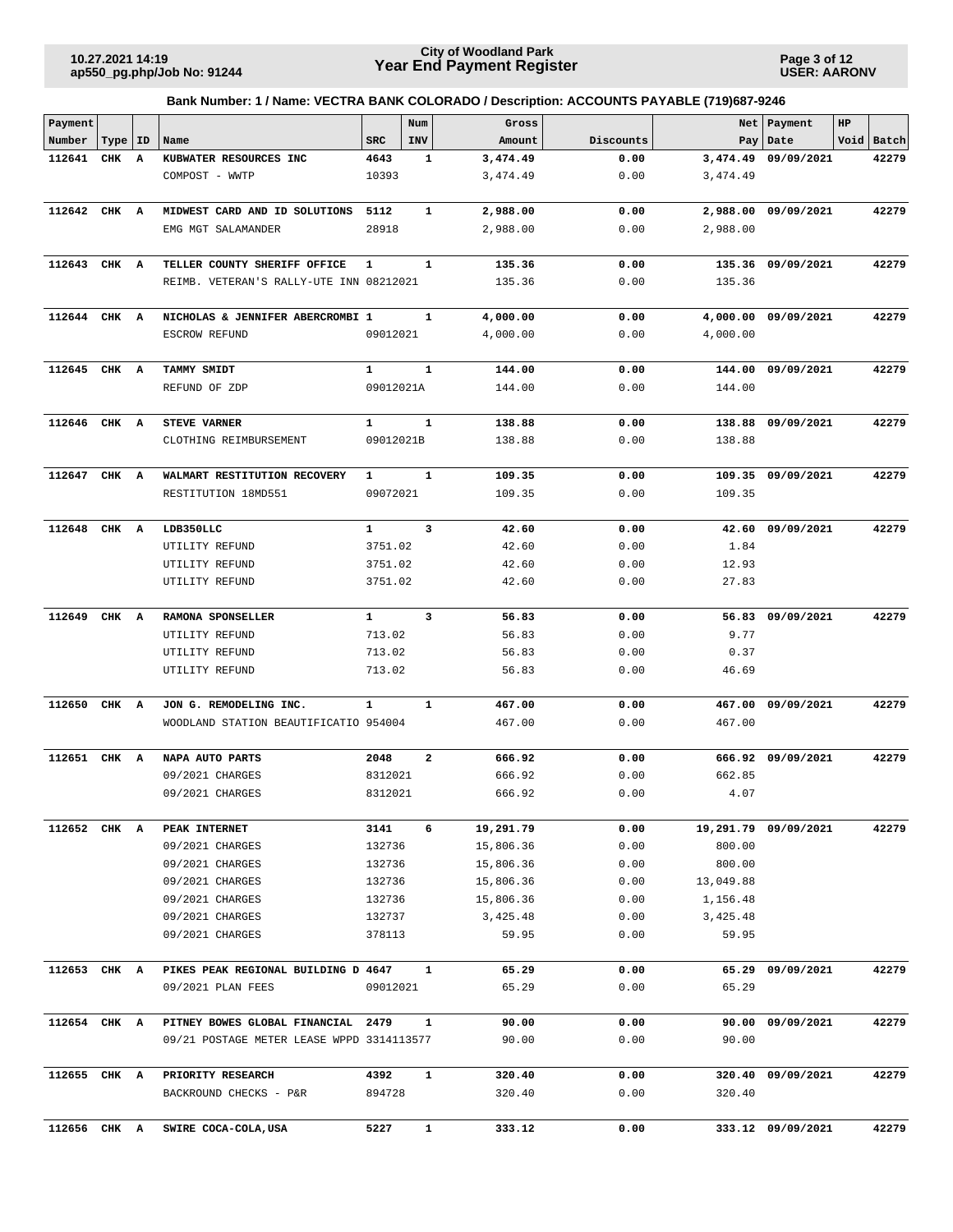**Page 4 of 12 USER: AARONV**

| Payment      |           |                                     |            | Num                     | Gross     |           |           | Net   Payment        | HP |            |
|--------------|-----------|-------------------------------------|------------|-------------------------|-----------|-----------|-----------|----------------------|----|------------|
| Number       | Type   ID | Name                                | <b>SRC</b> | INV                     | Amount    | Discounts |           | Pay   Date           |    | Void Batch |
|              |           | CONCESSIONS - WAC                   |            | 13768206503             | 333.12    | 0.00      | 333.12    |                      |    |            |
| 112657       | CHK A     | TELLER COUNTY WASTE                 | 4158       | 4                       | 611.75    | 0.00      | 611.75    | 09/09/2021           |    | 42279      |
|              |           | Teller County Waste Trash           | 08052021   |                         | 611.75    | 0.00      | 13.75     |                      |    |            |
|              |           | Teller County Waste Trash           | 08052021   |                         | 611.75    | 0.00      | 421.00    |                      |    |            |
|              |           | Teller County Waste Trash           | 08052021   |                         | 611.75    | 0.00      | 138.00    |                      |    |            |
|              |           | Teller County Waste Trash           | 08052021   |                         | 611.75    | 0.00      | 39.00     |                      |    |            |
|              |           |                                     |            |                         |           |           |           |                      |    |            |
| 112658       | CHK A     | UNITED REPROGRAPHIC SUPPLY          | 4285       | 1                       | 98.00     | 0.00      | 98.00     | 09/09/2021           |    | 42279      |
|              |           | 09/2021 AGREEMENT                   | 3435311    |                         | 98.00     | 0.00      | 98.00     |                      |    |            |
| 112659       | CHK A     | VERIZON                             | 3856       | 5                       | 2,610.64  | 0.00      |           | 2,610.64 09/09/2021  |    | 42279      |
|              |           | WIRELESS CHARGES                    | 9887147541 |                         | 2,610.64  | 0.00      | 205.82    |                      |    |            |
|              |           | WIRELESS CHARGES                    | 9887147541 |                         | 2,610.64  | 0.00      | 297.76    |                      |    |            |
|              |           | WIRELESS CHARGES                    | 9887147541 |                         | 2,610.64  | 0.00      | 1,746.21  |                      |    |            |
|              |           | WIRELESS CHARGES                    | 9887147541 |                         | 2,610.64  | 0.00      | 278.37    |                      |    |            |
|              |           | WIRELESS CHARGES                    | 9887147541 |                         | 2,610.64  | 0.00      | 82.48     |                      |    |            |
| 112660 CHK A |           | WILSON WILLIAMS LLP                 | 5287       | 1                       | 13,109.33 | 0.00      |           | 13,109.33 09/09/2021 |    | 42279      |
|              |           | 08/2021 LEGAL FEES                  | 031        |                         | 13,109.33 | 0.00      | 13,109.33 |                      |    |            |
| 112661       | CHK A     | WIRELESS WATCHDOGS, LLC             | 5102       | $\mathbf 1$             | 280.00    | 0.00      | 280.00    | 09/09/2021           |    | 42279      |
|              |           | 08/2021 MAINTENANCE                 | IN0087244  |                         | 280.00    | 0.00      | 280.00    |                      |    |            |
|              |           |                                     |            |                         |           |           |           |                      |    | 42282      |
| 112662       | CHK A     | BRIAN E. BUNDY                      | 5208       | 1                       | 840.00    | 0.00      | 840.00    | 09/09/2021           |    |            |
|              |           | Accounting Support Service          | 09052021   |                         | 840.00    | 0.00      | 840.00    |                      |    |            |
| 112665       | CHK A     | 4 RIVERS EQUIPMENT                  | 130        | $\mathbf 1$             | 137.92    | 0.00      |           | 137.92 09/16/2021    |    | 42337      |
|              |           | REPAIR #96                          | 1146063    |                         | 137.92    | 0.00      | 137.92    |                      |    |            |
| 112666       | CHK A     | BROWNS HILL ENGINEERING CONTRL 4326 |            | $\mathbf 1$             | 396.00    | 0.00      | 396.00    | 09/16/2021           |    | 42337      |
|              |           | SERVICE WORK - 08/16-08/20          | 21723      |                         | 396.00    | 0.00      | 396.00    |                      |    |            |
| 112667       | CHK A     | BRUCKNER TRUCK SALES                | 4482       | 1                       | 1,744.17  | 0.00      |           | 1,744.17 09/16/2021  |    | 42337      |
|              |           | SERVICE & REPAIR - B&G              |            | RA121000637:01          | 1,744.17  | 0.00      | 1,744.17  |                      |    |            |
|              |           |                                     |            |                         |           |           |           |                      |    |            |
| 112668 CHK A |           | CASELLE INC                         | 2356       | $\overline{\mathbf{2}}$ | 498.00    | 0.00      |           | 498.00 09/16/2021    |    | 42337      |
|              |           | 10/2021 CONTRACT                    | 111762     |                         | 498.00    | 0.00      | 323.70    |                      |    |            |
|              |           | 10/2021 CONTRACT                    | 111762     |                         | 498.00    | 0.00      | 174.30    |                      |    |            |
| 112669 CHK A |           | CHAD MILDBRANDT                     | 5159       | $\mathbf{1}$            | 144.00    | 0.00      |           | 144.00 09/16/2021    |    | 42337      |
|              |           | BARTENDING - UPCC                   | 09112021   |                         | 144.00    | 0.00      | 144.00    |                      |    |            |
| 112670 CHK A |           | CINTAS CORPORATION NO 2             | 4977       | $\mathbf{1}$            | 68.45     | 0.00      |           | 68.45 09/16/2021     |    | 42337      |
|              |           | UNIFORMS - FLEET                    |            | 4094895461              | 68.45     | 0.00      | 68.45     |                      |    |            |
| 112671 CHK A |           | CITY FINANCE ACCTS REC              | 1914       | $\mathbf{1}$            | 6,978.00  | 0.00      |           | 6,978.00 09/16/2021  |    | 42337      |
|              |           | PPRCN MOTOROLA CONSOLE FEES         | PPRCN1208  |                         | 6,978.00  | 0.00      | 6,978.00  |                      |    |            |
| 112672 CHK A |           | CORE & MAIN LP                      | 4980       | 5                       | 3,044.29  | 0.00      |           | 3,044.29 09/16/2021  |    | 42337      |
|              |           | SUPPLIES - $F/S$                    | P493772    |                         | 806.01    | 0.00      | 806.01    |                      |    |            |
|              |           | $SUPPLIES - F/S$                    | P495953    |                         | 208.72    | 0.00      | 208.72    |                      |    |            |
|              |           | SUPPLIES $- F/S$                    | P499383    |                         | 452.48    | 0.00      | 452.48    |                      |    |            |
|              |           | CURB BOX $-$ F/S                    | P500093    |                         | 728.50    | 0.00      | 728.50    |                      |    |            |
|              |           | SUPPLIES $- F/S$                    | P500311    |                         | 848.58    | 0.00      | 848.58    |                      |    |            |
|              |           |                                     |            |                         |           |           |           |                      |    |            |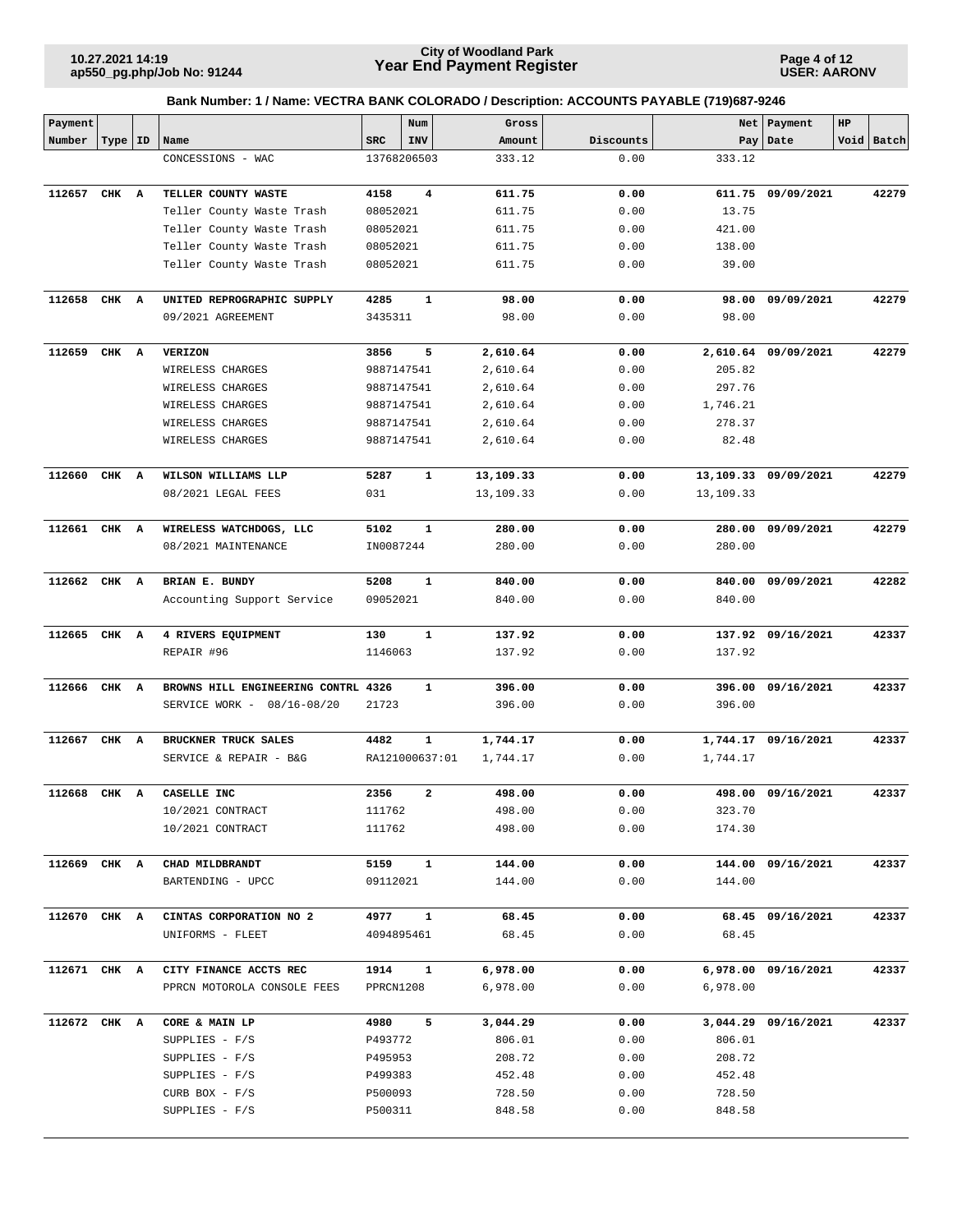**Page 5 of 12 USER: AARONV**

| Payment      |           |   |                                               |                        | Num              | Gross            |              |                  | Net   Payment        | HP |            |
|--------------|-----------|---|-----------------------------------------------|------------------------|------------------|------------------|--------------|------------------|----------------------|----|------------|
| Number       | Type   ID |   | Name                                          | <b>SRC</b>             | INV              | Amount           | Discounts    |                  | Pay   Date           |    | Void Batch |
| 112673       | CHK       | A | CPRA COLO. PARKS & RECREATION                 | 109                    | 1                | 87.00            | 0.00         | 87.00            | 09/16/2021           |    | 42337      |
|              |           |   | 2021 CONFERENCE                               | 200014042              |                  | 87.00            | 0.00         | 87.00            |                      |    |            |
|              |           |   |                                               |                        |                  |                  |              |                  |                      |    |            |
| 112674 CHK A |           |   | CPS DISTRIBUTORS, INC                         | 194                    | $\mathbf 1$      | 347.31           | 0.00         | 347.31           | 09/16/2021           |    | 42337      |
|              |           |   | DEER REPELLENT - B&G                          |                        | 0004759449-001   | 347.31           | 0.00         | 347.31           |                      |    |            |
|              |           |   |                                               |                        |                  |                  |              |                  |                      |    |            |
| 112675 CHK A |           |   | CRANE REPAIR COMPANY, INC                     | 5277                   | $\mathbf{1}$     | 1,192.91         | 0.00         |                  | 1,192.91 09/16/2021  |    | 42337      |
|              |           |   | CRANE REPAIR                                  | 23755                  |                  | 1,192.91         | 0.00         | 1,192.91         |                      |    |            |
|              |           |   |                                               |                        |                  |                  |              |                  |                      |    |            |
| 112676 CHK A |           |   | DANIELS LONG CHEVROLET                        | 203                    | 3                | 1,122.45         | 0.00         |                  | 1,122.45 09/16/2021  |    | 42337      |
|              |           |   | $#46$ - REPAIR                                | 637926                 |                  | 256.63           | 0.00         | 256.63           |                      |    |            |
|              |           |   | #46 REPAIR                                    | 637949                 |                  | 256.63           | 0.00         | 256.63           |                      |    |            |
|              |           |   | #46 - REPAIR                                  | 637970                 |                  | 609.19           | 0.00         | 609.19           |                      |    |            |
|              |           |   |                                               |                        |                  |                  |              |                  |                      |    |            |
| 112677       | CHK A     |   | DOCUMART COPIES & PRINTING                    | 3252                   | $\mathbf{1}$     | 102.64           | 0.00         |                  | 102.64 09/16/2021    |    | 42337      |
|              |           |   | OFFICE SUPPLIES                               | 367588                 |                  | 102.64           | 0.00         | 102.64           |                      |    |            |
|              |           |   |                                               |                        |                  |                  |              |                  |                      |    |            |
| 112678 CHK A |           |   | EL PASO CTY HEALTH DEPT LAB                   | 241                    | $\mathbf{1}$     | 273.00           | 0.00         |                  | 273.00 09/16/2021    |    | 42337      |
|              |           |   | BACTERIOLOGICAL TESTS - WTP                   | 083121                 |                  | 273.00           | 0.00         | 273.00           |                      |    |            |
| 112679       | CHK A     |   | GALLS, LLC                                    | 5221                   | 5                | 566.76           | 0.00         |                  | 566.76 09/16/2021    |    | 42337      |
|              |           |   | UNIFORM - HASLER                              | 019022628              |                  | 11.56            | 0.00         | 11.56            |                      |    |            |
|              |           |   | UNIFORM - COUCH                               | 019032837              |                  | 147.13           | 0.00         | 147.13           |                      |    |            |
|              |           |   |                                               |                        |                  |                  |              |                  |                      |    |            |
|              |           |   | UNIFORM - COUCH<br>UNIFORM - HODGES           | 019118584              |                  | 105.17<br>290.00 | 0.00<br>0.00 | 105.17<br>290.00 |                      |    |            |
|              |           |   |                                               | 019158189              |                  |                  |              |                  |                      |    |            |
|              |           |   | UNIFORM - COUCH                               | 019181455              |                  | 12.90            | 0.00         | 12.90            |                      |    |            |
| 112680       | CHK A     |   | <b>GRACE JOHNSON</b>                          | 5156                   | 1                | 54.00            | 0.00         | 54.00            | 09/16/2021           |    | 42337      |
|              |           |   | BARTENDING - UPCC                             | 09122021               |                  | 54.00            | 0.00         | 54.00            |                      |    |            |
|              |           |   |                                               |                        |                  |                  |              |                  |                      |    |            |
| 112681       | CHK       | A | GRAINGER INC.                                 | 282                    | 1                | 55.96            | 0.00         |                  | 55.96 09/16/2021     |    | 42337      |
|              |           |   | SWITCH - WTP                                  | 9045750958             |                  | 55.96            | 0.00         | 55.96            |                      |    |            |
|              |           |   |                                               |                        |                  |                  |              |                  |                      |    |            |
| 112682 CHK A |           |   | HARRELL'S INC                                 | 5104                   | $\mathbf{1}$     | 1,060.00         | 0.00         |                  | 1,060.00 09/16/2021  |    | 42337      |
|              |           |   | CHEMICALS - B&G                               |                        | INV01535954      | 1,060.00         | 0.00         | 1,060.00         |                      |    |            |
|              |           |   |                                               |                        |                  |                  |              |                  |                      |    |            |
| 112683 CHK A |           |   | HIGH COUNTRY PEST CONTROL                     | 3822                   | 1                | 101.00           | 0.00         |                  | 101.00 09/16/2021    |    | 42337      |
|              |           |   | PEST CONTROL                                  | 89699                  |                  | 101.00           | 0.00         | 101.00           |                      |    |            |
|              |           |   |                                               |                        |                  |                  |              |                  |                      |    |            |
| 112684 CHK A |           |   | IMAGE BEARERS CLEANING LLC                    | 5082                   | $\mathbf{1}$     | 3,853.00         | 0.00         |                  | 3,853.00 09/16/2021  |    | 42337      |
|              |           |   | CLEANING CONTRACT - SEPT                      | 2923                   |                  | 3,853.00         | 0.00         | 3,853.00         |                      |    |            |
| 112685 CHK A |           |   |                                               | 5299                   | $\mathbf{1}$     | 27,873.94        | 0.00         |                  | 27,873.94 09/16/2021 |    | 42337      |
|              |           |   | K.E.C.I.COLORADO INC<br>GATEWAY SIDEWALK - #3 | 410103                 |                  | 27,873.94        | 0.00         | 27,873.94        |                      |    |            |
|              |           |   |                                               |                        |                  |                  |              |                  |                      |    |            |
| 112686 CHK A |           |   | LEXIS NEXIS ACCURINT                          | 3379                   | $\mathbf{1}$     | 30.00            | 0.00         |                  | 30.00 09/16/2021     |    | 42337      |
|              |           |   | 08/2021 CONTRACT                              |                        | 1209360-20210831 | 30.00            | 0.00         | 30.00            |                      |    |            |
|              |           |   |                                               |                        |                  |                  |              |                  |                      |    |            |
| 112687 CHK A |           |   | TELLER COUNTY CLERK & RECORDER 1              |                        | $\mathbf{1}$     | 2.90             | 0.00         |                  | 2.90 09/16/2021      |    | 42337      |
|              |           |   | RECORDED PLATS                                | 09142021               |                  | 2.90             | 0.00         | 2.90             |                      |    |            |
|              |           |   |                                               |                        |                  |                  |              |                  |                      |    |            |
| 112688 CHK A |           |   | 4IMPRINT, INC.                                | $1 \quad \blacksquare$ | $\mathbf{1}$     | 387.04           | 0.00         |                  | 387.04 09/16/2021    |    | 42337      |
|              |           |   | NOTEBOOKS - ADMIN                             | 21669452               |                  | 387.04           | 0.00         | 387.04           |                      |    |            |
|              |           |   |                                               |                        |                  |                  |              |                  |                      |    |            |
| 112689 CHK A |           |   | INTERMOUNTAIN SALES OF DENVER, 1              |                        | $\mathbf{2}$     | 300.88           | 0.00         |                  | 300.88 09/16/2021    |    | 42337      |
|              |           |   | $REPAIR - F/S$                                | 29072                  |                  | 300.88           | 0.00         | 105.31           |                      |    |            |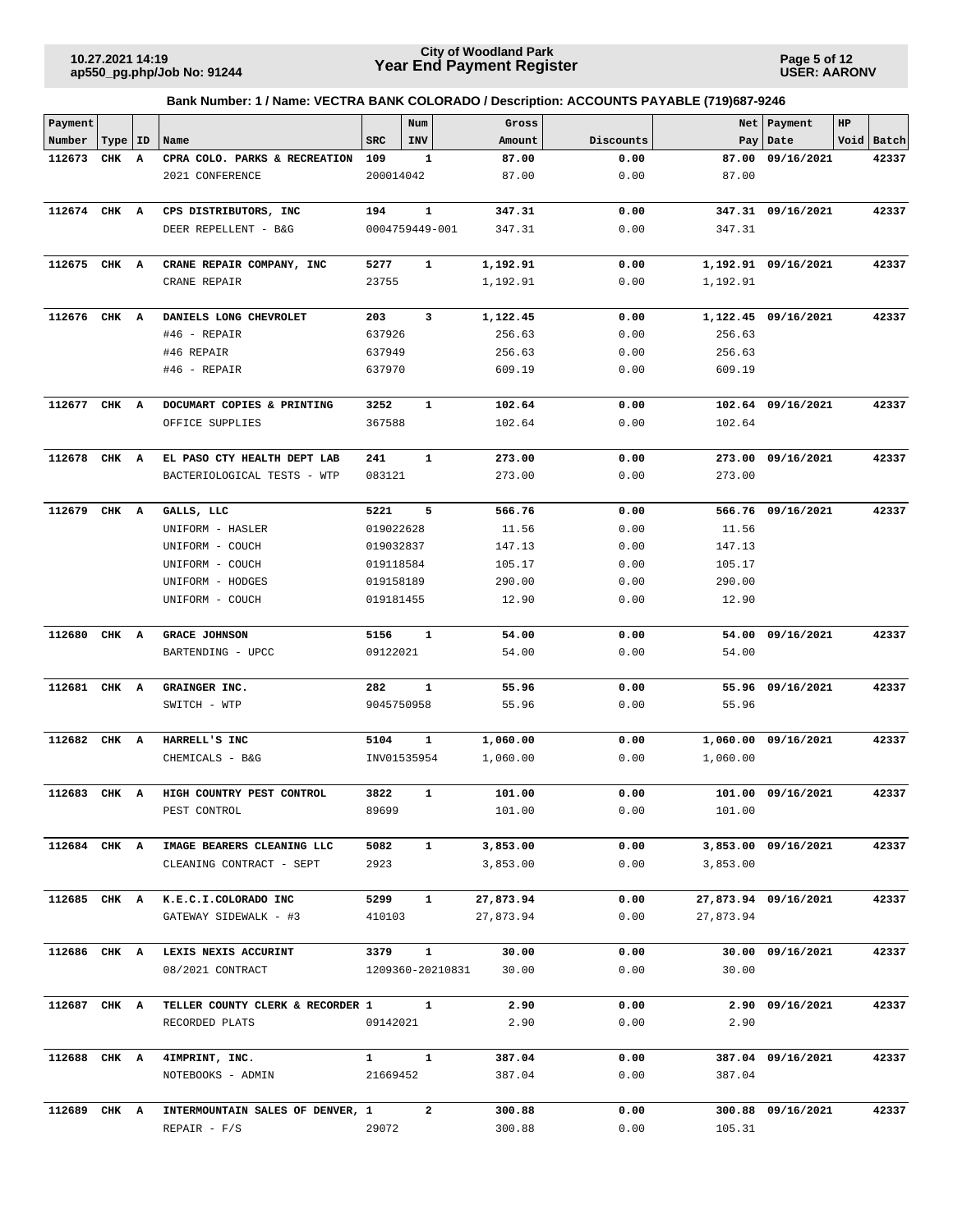**Page 6 of 12 USER: AARONV**

| Payment      |           |                                                        |                  | Num          |                | Gross              |              |        | Net   Payment       | HP |            |
|--------------|-----------|--------------------------------------------------------|------------------|--------------|----------------|--------------------|--------------|--------|---------------------|----|------------|
| Number       | Type   ID | Name                                                   | <b>SRC</b>       | INV          |                | Amount             | Discounts    |        | Pay   Date          |    | Void Batch |
|              |           | $REPAIR - F/S$                                         | 29072            |              |                | 300.88             | 0.00         | 195.57 |                     |    |            |
| 112690       | CHK A     | MARIA & JASON ALVIAR-TITUS                             | $\mathbf{1}$     | $\mathbf{1}$ |                | 50.19              | 0.00         |        | 50.19 09/16/2021    |    | 42337      |
|              |           | UTILITY REFUND                                         | 3779.07          |              |                | 50.19              | 0.00         | 50.19  |                     |    |            |
|              |           |                                                        |                  |              |                |                    |              |        |                     |    |            |
| 112691 CHK A |           | RAMONA SPONSELLER                                      | $\mathbf{1}$     | $\mathbf{1}$ |                | 250.00             | 0.00         | 250.00 | 09/16/2021          |    | 42337      |
|              |           | UTILTIY REFUND                                         | 713.02A          |              |                | 250.00             | 0.00         | 250.00 |                     |    |            |
|              |           |                                                        |                  |              |                |                    |              |        |                     |    |            |
| 112692 CHK A |           | NICOLETTI-FLATTER ASSOCIATES, P 4698                   |                  |              | 1              | 225.00             | 0.00         |        | 225.00 09/16/2021   |    | 42337      |
|              |           | PRE - EMPLOYMENT                                       | 21083            |              |                | 225.00             | 0.00         | 225.00 |                     |    |            |
| 112693 CHK A |           |                                                        |                  | 1            |                | 28.46              | 0.00         |        | 28.46 09/16/2021    |    | 42337      |
|              |           | O'REILLY AUTOMOTIVE STORES, IN 4531<br>08/2021 CHARGES | 82821            |              |                | 28.46              | 0.00         | 28.46  |                     |    |            |
|              |           |                                                        |                  |              |                |                    |              |        |                     |    |            |
| 112694 CHK A |           | PIONEER MANUFACTURING COMPANY                          | 2628             | 1            |                | 774.50             | 0.00         |        | 774.50 09/16/2021   |    | 42337      |
|              |           | ATHLETIC FIELD - B&G                                   | INV802881        |              |                | 774.50             | 0.00         | 774.50 |                     |    |            |
|              |           |                                                        |                  |              |                |                    |              |        |                     |    |            |
| 112695 CHK A |           | PREMIER COPIER INC                                     | 5296             |              | $\mathbf{1}$   | 233.37             | 0.00         |        | 233.37 09/16/2021   |    | 42337      |
|              |           | COPIES - WAC                                           | 68777            |              |                | 233.37             | 0.00         | 233.37 |                     |    |            |
|              |           |                                                        |                  |              |                |                    |              |        |                     |    |            |
| 112696 CHK A |           | QUADIENT FINANCE USA, INC                              | 5204<br>08292021 | $\mathbf{1}$ |                | 500.00<br>500.00   | 0.00<br>0.00 | 500.00 | 500.00 09/16/2021   |    | 42337      |
|              |           | POSTAGE METER REFILL                                   |                  |              |                |                    |              |        |                     |    |            |
| 112697 CHK A |           | R.N.D.C.                                               | 3871             | 1            |                | 184.94             | 0.00         |        | 184.94 09/16/2021   |    | 42337      |
|              |           | LIQUOR DELIVERY                                        | 6258695          |              |                | 184.94             | 0.00         | 184.94 |                     |    |            |
|              |           |                                                        |                  |              |                |                    |              |        |                     |    |            |
| 112698       | CHK A     | RAMPART SUPPLY, INC.                                   | 528              | $\mathbf{1}$ |                | 213.56             | 0.00         |        | 213.56 09/16/2021   |    | 42337      |
|              |           | REBUILD KITS - B&G                                     | 2671675-00       |              |                | 213.56             | 0.00         | 213.56 |                     |    |            |
|              |           |                                                        |                  |              |                |                    |              |        |                     |    |            |
| 112699       | CHK A     | SCHMIDT CONSTRUCTION<br>ASPHALT - STREETS              | 559<br>2633729   |              | 3              | 1,162.00<br>610.96 | 0.00<br>0.00 | 610.96 | 1,162.00 09/16/2021 |    | 42337      |
|              |           | ASPHALT - STREETS                                      | 2634130          |              |                | 216.16             | 0.00         | 216.16 |                     |    |            |
|              |           | ASPHALT - STREETS                                      | 2634840          |              |                | 334.88             | 0.00         | 334.88 |                     |    |            |
|              |           |                                                        |                  |              |                |                    |              |        |                     |    |            |
| 112700 CHK A |           | SNO-WHITE LINEN & UNIFORM, INC 581                     |                  | 1            |                | 169.25             | 0.00         |        | 169.25 09/16/2021   |    | 42337      |
|              |           | EVENT EXPENSE                                          | S92069           |              |                | 169.25             | 0.00         | 169.25 |                     |    |            |
|              |           |                                                        |                  |              |                |                    |              |        |                     |    |            |
| 112701 CHK A |           | SOUTHERN GLAZER'S WINE & SPIRI 2805                    |                  |              | $\overline{a}$ | 162.57             | 0.00         |        | 162.57 09/16/2021   |    | 42337      |
|              |           | LIQUOR DELIVERY - UPCC                                 | 2610383          |              |                | 104.55             | 0.00         | 104.55 |                     |    |            |
|              |           | LIQUOR DELIVERY                                        | 2610384          |              |                | 58.02              | 0.00         | 58.02  |                     |    |            |
| 112702 CHK A |           | STANLEY CONVERGENT SECURITY SO 4042                    |                  |              | $\mathbf{1}$   | 376.24             | 0.00         |        | 376.24 09/16/2021   |    | 42337      |
|              |           | 08/2021 MAINTENANCE CHARGES                            | 6001665625       |              |                | 376.24             | 0.00         | 376.24 |                     |    |            |
|              |           |                                                        |                  |              |                |                    |              |        |                     |    |            |
| 112703 CHK A |           | TELLER COUNTY WASTE                                    | 4158             |              | $\mathbf{1}$   | 350.00             | 0.00         |        | 350.00 09/16/2021   |    | 42337      |
|              |           | 09/2021 PORTABLE RESTROOMS                             | 18701            |              |                | 350.00             | 0.00         | 350.00 |                     |    |            |
|              |           |                                                        |                  |              |                |                    |              |        |                     |    |            |
| 112704 CHK A |           | THE EMBLEM AUTHORITY                                   | 5225             |              | $\mathbf{1}$   | 345.60             | 0.00         |        | 345.60 09/16/2021   |    | 42337      |
|              |           | UNIFORM BADGES                                         | 37169            |              |                | 345.60             | 0.00         | 345.60 |                     |    |            |
| 112705 CHK A |           | <b>UCH-MHS</b>                                         | 4703             |              | $\mathbf{1}$   | 874.92             | 0.00         |        | 874.92 09/16/2021   |    | 42337      |
|              |           | CASE # 21-1240 EXAM                                    | 2060112056       |              |                | 874.92             | 0.00         | 874.92 |                     |    |            |
|              |           |                                                        |                  |              |                |                    |              |        |                     |    |            |
| 112706 CHK A |           | UNCC UTILITY NOTIFICATION CNTR 2012                    |                  |              | $\mathbf{2}$   | 234.96             | 0.00         |        | 234.96 09/16/2021   |    | 42337      |
|              |           | UTILITY LOCATES                                        | 221081548        |              |                | 234.96             | 0.00         | 152.72 |                     |    |            |
|              |           | UTILITY LOCATES                                        | 221081548        |              |                | 234.96             | 0.00         | 82.24  |                     |    |            |
|              |           |                                                        |                  |              |                |                    |              |        |                     |    |            |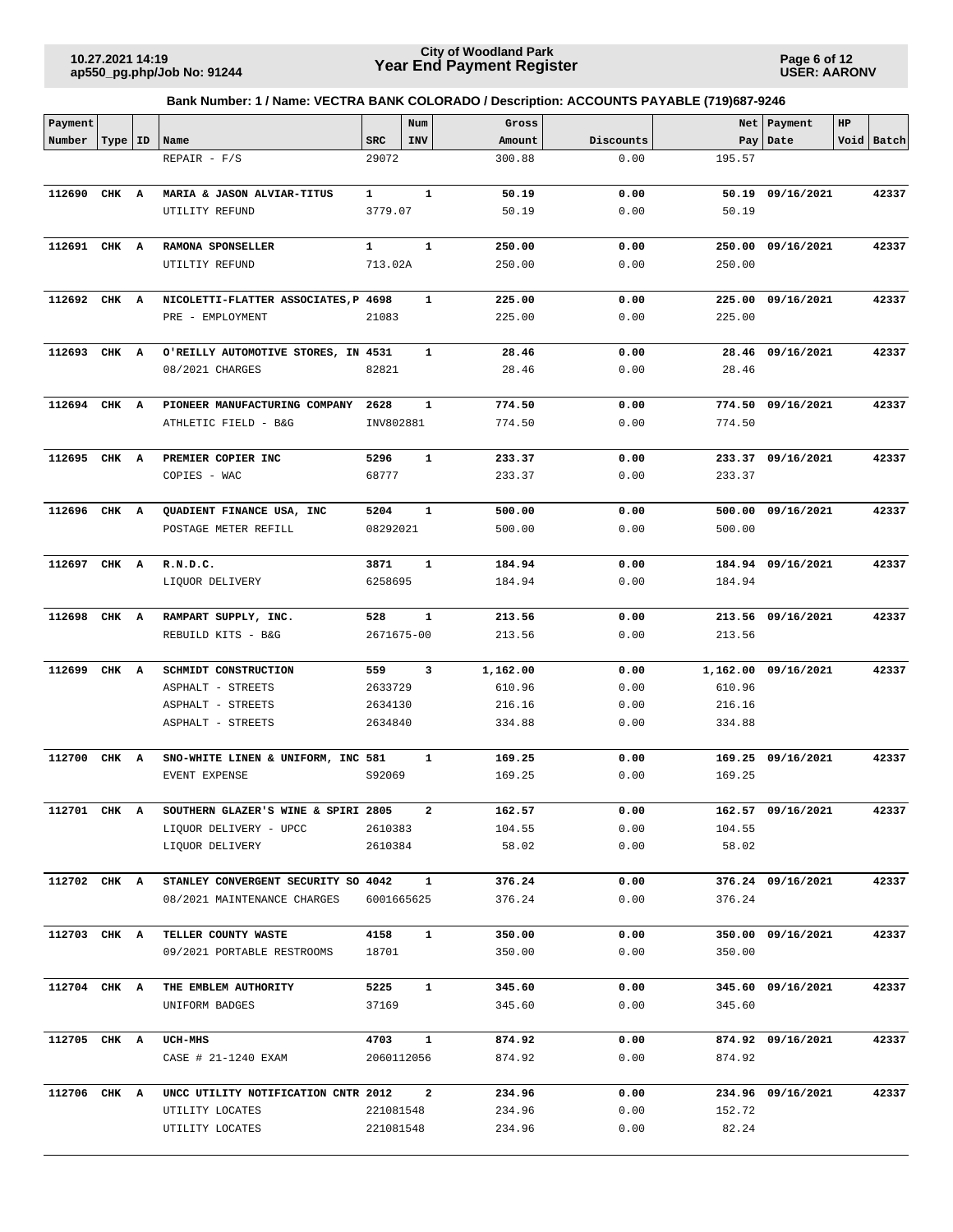**Page 7 of 12 USER: AARONV**

| Payment      |           |                                      |                      | Num                     | Gross           |              | Net             | Payment              | HP |            |
|--------------|-----------|--------------------------------------|----------------------|-------------------------|-----------------|--------------|-----------------|----------------------|----|------------|
| Number       | Type   ID | Name                                 | <b>SRC</b>           | INV                     | Amount          | Discounts    | Pay             | Date                 |    | Void Batch |
| 112707       | CHK A     | UPS STORE #1374                      | 416                  | 3                       | 287.93          | 0.00         | 287.93          | 09/16/2021           |    | 42337      |
|              |           | 08/2021 CHARGES                      | 8312021              |                         | 287.93          | 0.00         | 129.60          |                      |    |            |
|              |           | 08/2021 CHARGES                      | 8312021              |                         | 287.93          | 0.00         | 143.44          |                      |    |            |
|              |           | 08/2021 CHARGES                      | 8312021              |                         | 287.93          | 0.00         | 14.89           |                      |    |            |
| 112708       | CHK A     | USA BLUEBOOK                         | 1779                 | $\overline{\mathbf{2}}$ | 355.19          | 0.00         |                 | 355.19 09/16/2021    |    | 42337      |
|              |           | SUPPLIES                             | 694311               |                         | 101.08          | 0.00         | 101.08          |                      |    |            |
|              |           | SUPPLIES - F/S                       | 698704               |                         | 254.11          | 0.00         | 254.11          |                      |    |            |
| 112709 CHK A |           | WANCO, INC.                          | 3905                 | 1                       | 260.00          | 0.00         | 260.00          | 09/16/2021           |    | 42337      |
|              |           | <b>REPAIR</b>                        | 64235                |                         | 260.00          | 0.00         | 260.00          |                      |    |            |
| 112710       | CHK A     | WASTE MANAGEMENT WOODLAND PARK 3004  |                      | 1                       | 265.75          | 0.00         |                 | 265.75 09/16/2021    |    | 42337      |
|              |           | 09/2021 CHARGES - WWTP               | $0701383 - 2517 - 3$ |                         | 265.75          | 0.00         | 265.75          |                      |    |            |
| 112711       | CHK A     | WAXIE SANITARY SUPPLY                | 4189                 | $\mathbf{2}$            | 1,962.10        | 0.00         |                 | 1,962.10 09/16/2021  |    | 42337      |
|              |           | CUSTODIAL SUPPLIES - B&G             | 80234190             |                         | 1,377.70        | 0.00         | 1,377.70        |                      |    |            |
|              |           | CUSTODIAL SUPPLIES - B&G             | 80234191             |                         | 584.40          | 0.00         | 584.40          |                      |    |            |
| 112712 CHK A |           | WEX HEALTH INC                       | 5283                 | 1                       | 83.00           | 0.00         |                 | 83.00 09/16/2021     |    | 42337      |
|              |           | 08/2021 FSA                          | 0001390266-IN        |                         | 83.00           | 0.00         | 83.00           |                      |    |            |
|              |           |                                      |                      |                         |                 |              |                 |                      |    |            |
| 112713       | CHK A     | WHISLER INDUSTRIAL SUPPLY<br>PARTS   | 682<br>2410634       | 1                       | 21.11<br>21.11  | 0.00<br>0.00 | 21.11           | 21.11 09/16/2021     |    | 42337      |
|              |           |                                      |                      |                         |                 |              |                 |                      |    |            |
| 112714 CHK A |           | WOODLAND HARDWARE & RENTAL           | 2739                 | 5                       | 736.28          | 0.00         |                 | 736.28 09/16/2021    |    | 42337      |
|              |           | 08/2021 CHARGES                      | 831201               |                         | 736.28          | 0.00         | 326.64          |                      |    |            |
|              |           | 08/2021 CHARGES                      | 831201               |                         | 736.28          | 0.00         | 356.08          |                      |    |            |
|              |           | 08/2021 CHARGES                      | 831201               |                         | 736.28          | 0.00         | 9.99            |                      |    |            |
|              |           | 08/2021 CHARGES                      | 831201               |                         | 736.28          | 0.00         | 26.58           |                      |    |            |
|              |           | 08/2021 CHARGES                      | 831201               |                         | 736.28          | 0.00         | 16.99           |                      |    |            |
| 112715 CHK A |           | TELLER CNTY SHERIFF'S OFFICE         | 2103                 | $\mathbf 1$             | 90.00           | 0.00         | 90.00           | 09/16/2021           |    | 42342      |
|              |           | TELLER COUNTY AWARDS BANQUET         | 09162021             |                         | 90.00           | 0.00         | 90.00           |                      |    |            |
| 112716       | CHK A     | BADGER METER INC                     | 4278                 | 1                       | 161.00          | 0.00         | 161.00          | 09/23/2021           |    | 42352      |
|              |           | SUPPLIES - $F/S$                     | 1456459              |                         | 161.00          | 0.00         | 161.00          |                      |    |            |
| 112717 CHK A |           | BRIAN E. BUNDY                       | 5208                 | 1                       | 525.00          | 0.00         |                 | 525.00 09/23/2021    |    | 42352      |
|              |           | 09/06-09/19 ACCT. SERVICES           | 09192021             |                         | 525.00          | 0.00         | 525.00          |                      |    |            |
| 112718 CHK A |           | CHAD MILDBRANDT                      | 5159                 | $\mathbf{1}$            | 72.00           | 0.00         |                 | 72.00 09/23/2021     |    | 42352      |
|              |           | BARTENDING                           | 09202021             |                         | 72.00           | 0.00         | 72.00           |                      |    |            |
|              |           |                                      |                      |                         |                 |              |                 |                      |    |            |
| 112719 CHK A |           | CORE & MAIN LP                       | 4980                 | 6                       | 4,397.46        | 0.00         |                 | 4,397.46 09/23/2021  |    | 42352      |
|              |           | SUPPLIES $- F/S$                     | P498422              |                         | 1,508.37        | 0.00         | 1,508.37        |                      |    |            |
|              |           | DRAINAGE - STREETS                   | P507701              |                         | 1,290.90        | 0.00         | 1,290.90        |                      |    |            |
|              |           | SUPPLIES $- F/S$                     | P510204              |                         | 394.19          | 0.00         | 394.19          |                      |    |            |
|              |           | SUPPLIES $- F/S$                     | P510753              |                         | 585.48          | 0.00         | 585.48          |                      |    |            |
|              |           | SUPPLIES $- F/S$<br>SUPPLIES $- F/S$ | P521069<br>P527912   |                         | 537.24<br>81.28 | 0.00<br>0.00 | 537.24<br>81.28 |                      |    |            |
|              |           |                                      |                      |                         |                 |              |                 |                      |    |            |
| 112720 CHK A |           | CORE ELECTRIC COOPERATIVE            | 5316                 | 3                       | 17,259.56       | 0.00         |                 | 17,259.56 09/23/2021 |    | 42352      |
|              |           | 08/2021 CHARGES                      | 09102021B            |                         | 17,259.56       | 0.00         | 8,556.79        |                      |    |            |
|              |           | 08/2021 CHARGES                      | 09102021B            |                         | 17,259.56       | 0.00         | 3,354.83        |                      |    |            |
|              |           | 08/2021 CHARGES                      | 09102021B            |                         | 17,259.56       | 0.00         | 5,347.94        |                      |    |            |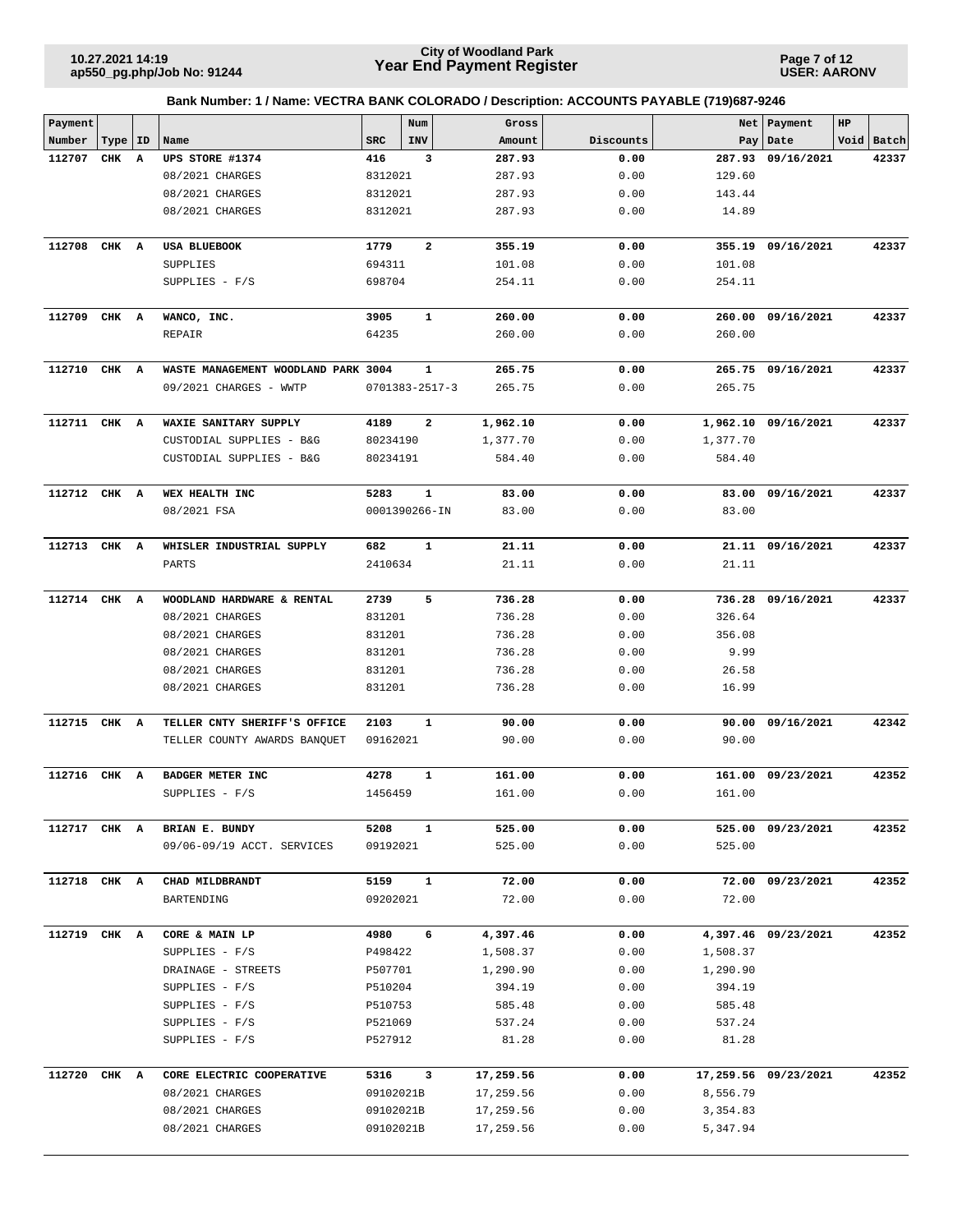**Page 8 of 12 USER: AARONV**

| Payment      |           |   |                                               |                  | Num            | Gross                |              |           | Net   Payment        | HP |            |
|--------------|-----------|---|-----------------------------------------------|------------------|----------------|----------------------|--------------|-----------|----------------------|----|------------|
| Number       | Type   ID |   | Name                                          | <b>SRC</b>       | INV            | Amount               | Discounts    |           | Pay   Date           |    | Void Batch |
| 112721       | CHK       | A | CPS DISTRIBUTORS, INC                         | 194              | 1              | 837.54               | 0.00         |           | 837.54 09/23/2021    |    | 42352      |
|              |           |   | STOCK PURCHASES - B&G                         | 0005108886-001   |                | 837.54               | 0.00         | 837.54    |                      |    |            |
| 112722       | CHK       | A | DOCUMART COPIES & PRINTING                    | 3252             | $\mathbf{2}$   | 465.00               | 0.00         | 465.00    | 09/23/2021           |    | 42352      |
|              |           |   | BUS. CARDS - VICTIM ASST.                     | 367525           |                | 60.00                | 0.00         | 60.00     |                      |    |            |
|              |           |   | BUS. CARDS - DISPATCH                         | 367583           |                | 405.00               | 0.00         | 405.00    |                      |    |            |
|              |           |   |                                               |                  |                |                      |              |           |                      |    |            |
| 112723 CHK A |           |   | ECONO SIGNS AND BARRICADE                     | 4831             | $\mathbf{1}$   | 914.11               | 0.00         |           | 914.11 09/23/2021    |    | 42352      |
|              |           |   | SIGNAGE - STREETS                             | 10-969527        |                | 914.11               | 0.00         | 914.11    |                      |    |            |
| 112724 CHK A |           |   | ENGER, JANE                                   | 3876             | $\mathbf{1}$   | 26.25                | 0.00         |           | 26.25 09/23/2021     |    | 42352      |
|              |           |   | INSTRUCTOR - P&R                              | 09152021         |                | 26.25                | 0.00         | 26.25     |                      |    |            |
| 112725       | CHK       | A | FOXWORTH-GALBRAITH LUMBER CO                  | 96               | 3              | 588.18               | 0.00         |           | 588.18 09/23/2021    |    | 42352      |
|              |           |   | 08/2021 CHARGES                               | 8312021          |                | 588.18               | 0.00         | 442.72    |                      |    |            |
|              |           |   | 08/2021 CHARGES                               | 8312021          |                | 588.18               | 0.00         | 99.48     |                      |    |            |
|              |           |   | 08/2021 CHARGES                               | 8312021          |                | 588.18               | 0.00         | 45.98     |                      |    |            |
|              |           |   |                                               |                  |                |                      |              |           |                      |    |            |
| 112726 CHK A |           |   | HINKLE & COMPANY, PC                          | 5035             | $\mathbf{1}$   | 7,300.00             | 0.00         |           | 7,300.00 09/23/2021  |    | 42352      |
|              |           |   | 2020 AUDIT                                    | 8662             |                | 7,300.00             | 0.00         | 7,300.00  |                      |    |            |
| 112727 CHK A |           |   | IDEXX DISTRIBUTION, INC.                      | 3659             | $\mathbf{1}$   | 980.29               | 0.00         | 980.29    | 09/23/2021           |    | 42352      |
|              |           |   | LAB SUPPLIES - WWTP                           | 3091793042       |                | 980.29               | 0.00         | 980.29    |                      |    |            |
|              |           |   |                                               |                  |                |                      |              |           |                      |    |            |
| 112728       | CHK A     |   | ISAIAH WILEY                                  | 5230             | 1              | 15.00                | 0.00         | 15.00     | 09/23/2021           |    | 42352      |
|              |           |   | OFFICIAL - P&R                                | 09202021         |                | 15.00                | 0.00         | 15.00     |                      |    |            |
| 112729       | CHK A     |   | JOSIAH EDWARD NEWTON                          | 5075             | $\mathbf{1}$   | 26.00                | 0.00         | 26.00     | 09/23/2021           |    | 42352      |
|              |           |   | OFFICIAL - P&R                                | 09202021         |                | 26.00                | 0.00         | 26.00     |                      |    |            |
| 112730       | CHK A     |   | KROGER-KING SOOPERS CUST CHGS                 | 145              | $\mathbf{1}$   | 101.78               | 0.00         | 101.78    | 09/23/2021           |    | 42352      |
|              |           |   | 08/2121-09/2021 CHARGES                       | 9142021          |                | 101.78               | 0.00         | 101.78    |                      |    |            |
| 112731 CHK A |           |   | <b>KS STATEBANK</b>                           | 5217             | 1              | 377.98               | 0.00         |           | 377.98 09/23/2021    |    | 42352      |
|              |           |   | KYOCERA COPIER CONTRACT - WAC                 | 11252021         |                | 377.98               | 0.00         | 377.98    |                      |    |            |
|              |           |   |                                               |                  |                |                      |              |           |                      |    |            |
| 112732 CHK   |           | A | L.N. CURTIS & SONS                            | 5123             | 1              | 353.00               | 0.00         |           | 353.00 09/23/2021    |    | 42352      |
|              |           |   | UNIFORMS - WPPD                               | INV525975        |                | 353.00               | 0.00         | 353.00    |                      |    |            |
| 112733 CHK A |           |   | LAFEVER, DALTON                               | 4494             | $\mathbf{1}$   | 195.00               | 0.00         |           | 195.00 09/23/2021    |    | 42352      |
|              |           |   | OFFICIAL - P&R                                | 09202021         |                | 195.00               | 0.00         | 195.00    |                      |    |            |
|              |           |   |                                               |                  |                |                      |              |           |                      |    |            |
| 112734 CHK A |           |   | LEWAN & ASSOCIATES, INC.<br>09/21-10/21 USAGE | 398<br>IN1321566 | $\mathbf{1}$   | 1,417.70<br>1,417.70 | 0.00<br>0.00 | 1,417.70  | 1,417.70 09/23/2021  |    | 42352      |
|              |           |   |                                               |                  |                |                      |              |           |                      |    |            |
| 112735 CHK A |           |   | LOGAN SIMPSON DESIGN INC                      | 5282             | $\overline{a}$ | 18,750.00            | 0.00         |           | 18,750.00 09/23/2021 |    | 42352      |
|              |           |   | COMP PLAN & CODE REVIEW                       | 28245            |                | 15,000.00            | 0.00         | 15,000.00 |                      |    |            |
|              |           |   | COMPREHENSIVE PLAN                            | 28371            |                | 3,750.00             | 0.00         | 3,750.00  |                      |    |            |
| 112736 CHK A |           |   | <b>MARSHALL MCAFEE</b>                        | 5319             | $\mathbf{1}$   | 10.00                | 0.00         | 10.00     | 09/23/2021           |    | 42352      |
|              |           |   | OFFICIAL - P&R                                | 09202021         |                | 10.00                | 0.00         | 10.00     |                      |    |            |
|              |           |   |                                               | 4737             | $\mathbf{1}$   | 72.00                |              |           |                      |    | 42352      |
| 112737 CHK A |           |   | MARTINEZ, BRIANNA<br>OFFICIAL - P&R           | 09202021         |                | 72.00                | 0.00<br>0.00 | 72.00     | 72.00 09/23/2021     |    |            |
|              |           |   |                                               |                  |                |                      |              |           |                      |    |            |
| 112738 CHK A |           |   | MBI CONTRACTORS INC                           | 5032             | $\mathbf{2}$   | 3,782.88             | 0.00         |           | 3,782.88 09/23/2021  |    | 42352      |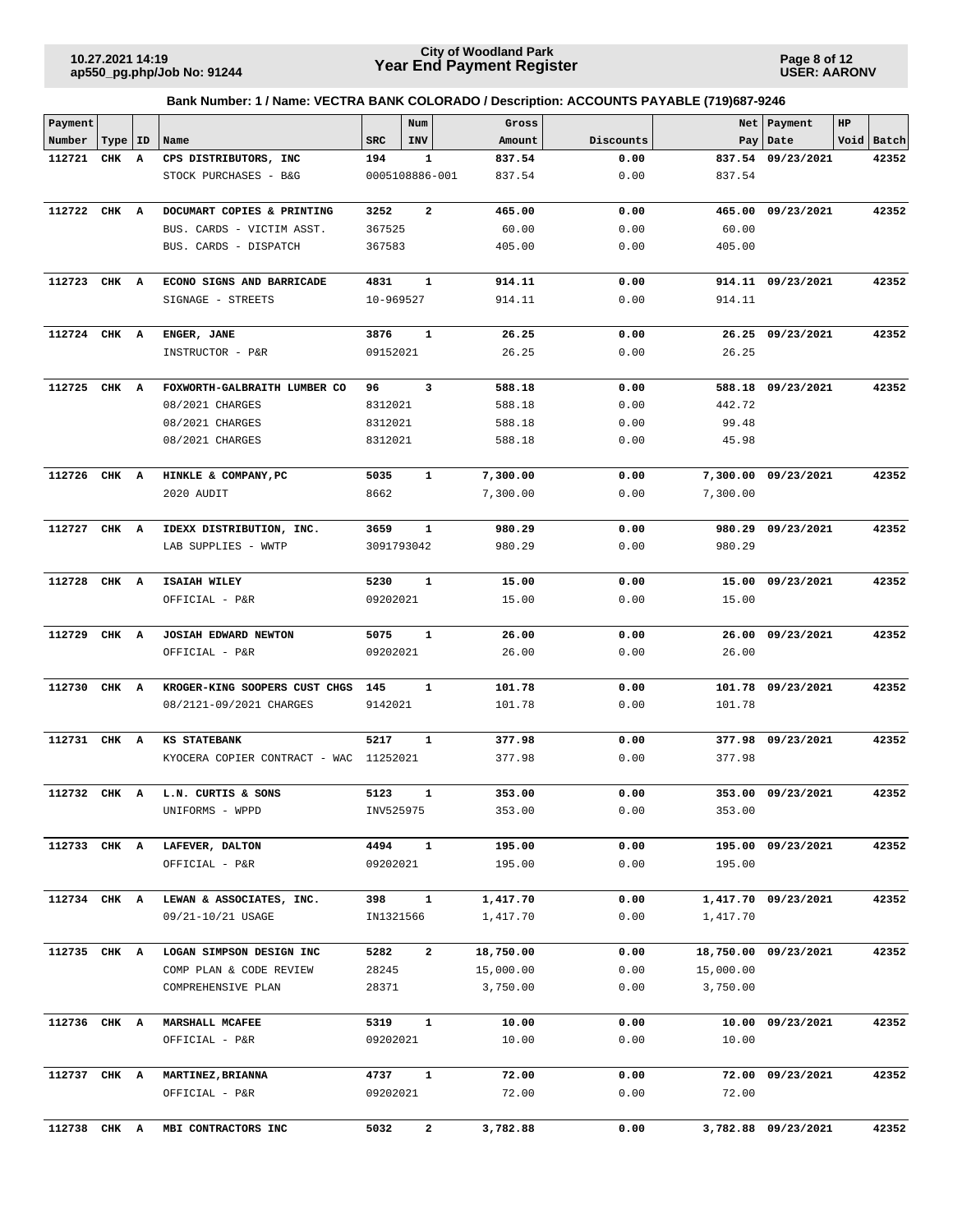**Page 9 of 12 USER: AARONV**

| Payment      |       |    |                                                   |                   | Num          | Gross                |              |            | Net Payment           | HP |            |
|--------------|-------|----|---------------------------------------------------|-------------------|--------------|----------------------|--------------|------------|-----------------------|----|------------|
| Number       | Type  | ID | Name                                              | <b>SRC</b>        | INV          | Amount               | Discounts    |            | Pay   Date            |    | Void Batch |
|              |       |    | USE TAX REFUND M24885                             | M24885            |              | 2,163.09             | 0.00         | 2,163.09   |                       |    |            |
|              |       |    | USE TAX REFUND                                    | M57524            |              | 1,619.79             | 0.00         | 1,619.79   |                       |    |            |
| 112739 CHK A |       |    | SARAH HORWOOD                                     | $\mathbf{1}$      | $\mathbf{1}$ | 122.03               | 0.00         |            | 122.03 09/23/2021     |    | 42352      |
|              |       |    | KWPB FOOD AND SUPPLIES                            | 09202021          |              | 122.03               | 0.00         | 122.03     |                       |    |            |
|              |       |    |                                                   |                   |              |                      |              |            |                       |    |            |
| 112740 CHK A |       |    | JOHN W RATCLIFF                                   | $\mathbf{1}$      | $\mathbf{1}$ | 21,750.00            | 0.00         |            | 21,750.00 09/23/2021  |    | 42352      |
|              |       |    | PARTIAL REFUND OF ESCROW                          | 09202021A         |              | 21,750.00            | 0.00         | 21,750.00  |                       |    |            |
|              |       |    |                                                   |                   |              |                      |              |            |                       |    |            |
| 112741       | CHK A |    | BONNIE & CHRISTOPHER ROBINSON 1                   |                   | 1            | 326.43               | 0.00         |            | 326.43 09/23/2021     |    | 42352      |
|              |       |    | UTILITY DEPOSIT                                   | 1052.02           |              | 326.43               | 0.00         | 326.43     |                       |    |            |
| 112742 CHK A |       |    | ANTHONY & DONNA HAJEK                             | $\mathbf{1}$      | $\mathbf{1}$ | 55.93                | 0.00         |            | 55.93 09/23/2021      |    | 42352      |
|              |       |    | UTILITY DEPOSIT                                   | 625.04            |              | 55.93                | 0.00         | 55.93      |                       |    |            |
|              |       |    |                                                   |                   |              |                      |              |            |                       |    |            |
| 112743 CHK A |       |    | RED WING BUSINESS ADVANTAGE AC 4982               |                   | 1            | 157.24               | 0.00         |            | 157.24 09/23/2021     |    | 42352      |
|              |       |    | UNIFORM - STREETS                                 | $951 - 1 - 81049$ |              | 157.24               | 0.00         | 157.24     |                       |    |            |
|              |       |    |                                                   |                   |              |                      |              |            |                       |    |            |
| 112744 CHK A |       |    | ROSS ELECTRIC-ENTERPRISE, INC 3139                |                   | 1            | 332.78               | 0.00         |            | 332.78 09/23/2021     |    | 42352      |
|              |       |    | SERVICE CALL AND REPAIR                           | 120717            |              | 332.78               | 0.00         | 332.78     |                       |    |            |
|              |       |    |                                                   |                   |              |                      |              |            |                       |    |            |
| 112745 CHK A |       |    | RYDER M JAMES                                     | 5247              | $\mathbf{1}$ | 25.00                | 0.00         |            | 25.00 09/23/2021      |    | 42352      |
|              |       |    | OFFICIAL - P&R                                    | 09202021          |              | 25.00                | 0.00         | 25.00      |                       |    |            |
| 112746 CHK A |       |    | SCHMIDT CONSTRUCTION                              | 559               | $\mathbf{2}$ | 1,056.72             | 0.00         |            | 1,056.72 09/23/2021   |    | 42352      |
|              |       |    | ASPHALT - STREETS                                 | 2620457           |              | 665.28               | 0.00         | 665.28     |                       |    |            |
|              |       |    | ASPHALT - STREETS                                 | 2636475           |              | 391.44               | 0.00         | 391.44     |                       |    |            |
| 112747 CHK A |       |    | SOLITUDE LAKE MANAGEMENT                          | 5073              | 1            | 408.00               | 0.00         |            | 408.00 09/23/2021     |    | 42352      |
|              |       |    | 5 month Contract Memorial Park PI-A00664768       |                   |              | 408.00               | 0.00         | 408.00     |                       |    |            |
|              |       |    |                                                   |                   |              |                      |              |            |                       |    |            |
| 112748       | CHK A |    | TIMBER LINE ELEC/CONTROL CORP                     | 1145              | 2            | 2,210.50             | 0.00         |            | 2,210.50 09/23/2021   |    | 42352      |
|              |       |    | SOFTWARE RENEWAL                                  | 21168             |              | 1,965.00             | 0.00         | 1,965.00   |                       |    |            |
|              |       |    | ALARM REPAIR                                      | 5809              |              | 245.50               | 0.00         | 245.50     |                       |    |            |
|              |       |    |                                                   |                   |              |                      |              |            |                       |    |            |
| 112749 CHK A |       |    | TREATMENT TECH, INC.<br>SODIUM HYPOCHLORITE - WTP | 1494<br>184609    | 3            | 7,285.00<br>4,335.00 | 0.00<br>0.00 | 4,335.00   | 7,285.00 09/23/2021   |    | 42352      |
|              |       |    | SODA ASH - WTP                                    | 184763            |              | 1,419.00             | 0.00         | 1,419.00   |                       |    |            |
|              |       |    | SODA ASH - WTP                                    | 185157            |              | 1,531.00             | 0.00         | 1,531.00   |                       |    |            |
|              |       |    |                                                   |                   |              |                      |              |            |                       |    |            |
| 112750 CHK A |       |    | USA BLUEBOOK                                      | 1779              | $\mathbf{2}$ | 395.82               | 0.00         |            | 395.82 09/23/2021     |    | 42352      |
|              |       |    | SAFETY - WWTP                                     | 709452            |              | 120.94               | 0.00         | 120.94     |                       |    |            |
|              |       |    | SULFURIC ACID                                     | 709456            |              | 274.88               | 0.00         | 274.88     |                       |    |            |
|              |       |    |                                                   |                   |              |                      |              |            |                       |    |            |
| 112751 CHK A |       |    | WADE GENOVA<br>PAVER STONES                       | 4999<br>1392      | $\mathbf{1}$ | 59.90<br>59.90       | 0.00<br>0.00 | 59.90      | 59.90 09/23/2021      |    | 42352      |
|              |       |    |                                                   |                   |              |                      |              |            |                       |    |            |
| 112752 CHK A |       |    | WALMART                                           | 5318              | $\mathbf{1}$ | 88,926.20            | 0.00         |            | 88,926.20 09/23/2021  |    | 42352      |
|              |       |    | 2019 WALMART AMENDED REFUND                       | 09162021          |              | 88,926.20            | 0.00         | 88,926.20  |                       |    |            |
|              |       |    |                                                   |                   |              |                      |              |            |                       |    |            |
| 112753 CHK A |       |    | WOODLAND PARK SCHOOL DIST RE-2 1262               |                   | $\mathbf{1}$ | 266,690.41           | 0.00         |            | 266,690.41 09/23/2021 |    | 42352      |
|              |       |    | 07/2021 SALES TAX                                 | 09122021          |              | 266,690.41           | 0.00         | 266,690.41 |                       |    |            |
| 112755 CHK A |       |    | 4 RIVERS EQUIPMENT                                | 130               | $\mathbf{1}$ | 24.29                | 0.00         |            | 24.29 09/30/2021      |    | 42363      |
|              |       |    | #96 REPAIR - WWTP                                 | 1152393           |              | 24.29                | 0.00         | 24.29      |                       |    |            |
|              |       |    |                                                   |                   |              |                      |              |            |                       |    |            |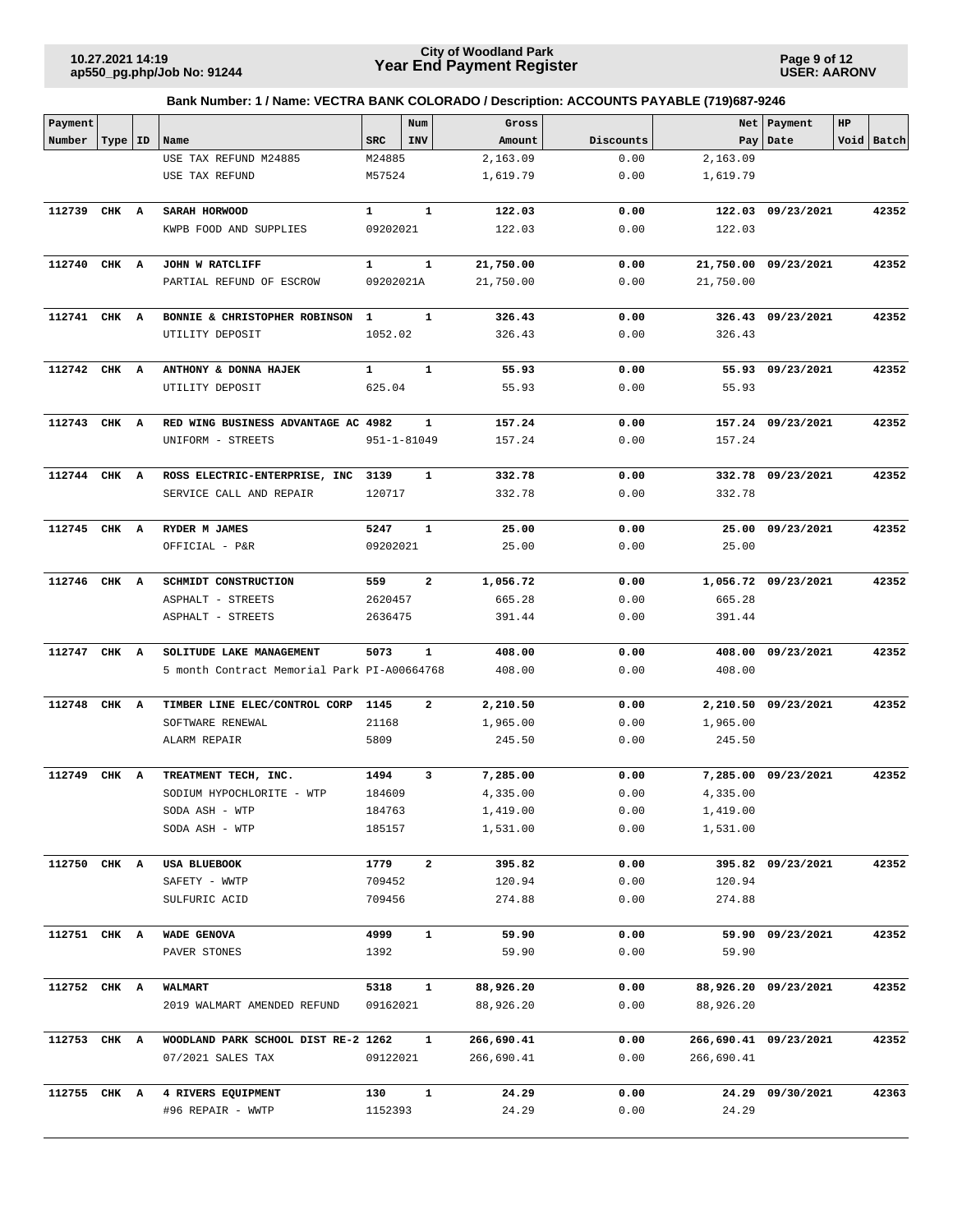**Page 10 of 12 USER: AARONV**

| Payment<br>Number | Type   ID |   | Name                                | <b>SRC</b> | Num<br>INV     | Gross<br>Amount | Discounts | Net<br>Pay | Payment<br>Date     | HP<br>Void Batch |
|-------------------|-----------|---|-------------------------------------|------------|----------------|-----------------|-----------|------------|---------------------|------------------|
| 112756            | CHK       | A | AIS SPECIALTY PRODUCTS, INC         | 3074       | 3              | 2,104.00        | 0.00      | 2,104.00   | 09/30/2021          | 42363            |
|                   |           |   | CUSTODIAL SUPPLIES - B&G            | PS1413470  |                | 235.00          | 0.00      | 235.00     |                     |                  |
|                   |           |   | SUPPLIES - B&G                      | PS1414826  |                | 405.00          | 0.00      | 405.00     |                     |                  |
|                   |           |   | EQUIP. REPAIR                       | PSI412826  |                | 1,464.00        | 0.00      | 1,464.00   |                     |                  |
|                   |           |   |                                     |            |                |                 |           |            |                     |                  |
| 112757 CHK A      |           |   | BENJAMIN LEE CANON                  | 5181       | $\mathbf{1}$   | 562.50          | 0.00      |            | 562.50 09/30/2021   | 42363            |
|                   |           |   | SITE VISITS - FIBER INSTALL         | 1119       |                | 562.50          | 0.00      | 562.50     |                     |                  |
| 112758 CHK A      |           |   | BEVERAGE DISTRIBUTORS               | 1132       | $\mathbf{1}$   | 773.51          | 0.00      |            | 773.51 09/30/2021   | 42363            |
|                   |           |   | LIQUOR DELIVERY                     | 341174766  |                | 773.51          | 0.00      | 773.51     |                     |                  |
| 112759 CHK A      |           |   | BILL'S EQUIPMENT & SUPPLY, INC 1728 |            | 1              | 26.20           | 0.00      |            | 26.20 09/30/2021    | 42363            |
|                   |           |   | SUPPLIES - F/S                      | 459223     |                | 26.20           | 0.00      | 26.20      |                     |                  |
|                   |           |   |                                     |            |                |                 |           |            |                     |                  |
| 112760            | CHK A     |   | <b>BLACK HILLS ENERGY</b>           | 4035       | 4              | 3,264.93        | 0.00      |            | 3,264.93 09/30/2021 | 42363            |
|                   |           |   | 09/2021 CHARGES                     | 9232021    |                | 3,264.93        | 0.00      | 198.74     |                     |                  |
|                   |           |   | 09/2021 CHARGES                     | 9232021    |                | 3,264.93        | 0.00      | 584.68     |                     |                  |
|                   |           |   | 09/2021 CHARGES                     | 9232021    |                | 3,264.93        | 0.00      | 2,355.68   |                     |                  |
|                   |           |   | 09/2021 CHARGES                     | 9232021    |                | 3,264.93        | 0.00      | 125.83     |                     |                  |
| 112761 CHK A      |           |   | CAPITAL ONE, N.A.                   | 5298       | $\overline{a}$ | 160.57          | 0.00      |            | 160.57 09/30/2021   | 42363            |
|                   |           |   | 09/2021 CHARGES                     | 9192021    |                | 160.57          | 0.00      | 12.52      |                     |                  |
|                   |           |   | 09/2021 CHARGES                     | 9192021    |                | 160.57          | 0.00      | 148.05     |                     |                  |
| 112762 CHK A      |           |   | CHAD MILDBRANDT                     | 5159       | $\mathbf{1}$   | 144.00          | 0.00      |            | 144.00 09/30/2021   | 42363            |
|                   |           |   | BARTENDING - UPCC                   | 09272021   |                | 144.00          | 0.00      | 144.00     |                     |                  |
|                   |           |   |                                     |            |                |                 |           |            |                     |                  |
| 112763 CHK A      |           |   | CINTAS CORPORATION NO 2             | 4977       | $\overline{a}$ | 155.41          | 0.00      |            | 155.41 09/30/2021   | 42363            |
|                   |           |   | UNIFORM - FLEET                     | 4095445328 |                | 68.45           | 0.00      | 68.45      |                     |                  |
|                   |           |   | UNIFORMS - FLEET                    | 4096209889 |                | 86.96           | 0.00      | 86.96      |                     |                  |
| 112764 CHK A      |           |   | COLUMBIA CASCADE CO.                | 3762       | $\mathbf{1}$   | 1,470.00        | 0.00      |            | 1,470.00 09/30/2021 | 42363            |
|                   |           |   | PARK EQUIPMENT - B&G                | 49987-63   |                | 1,470.00        | 0.00      | 1,470.00   |                     |                  |
|                   |           |   |                                     |            |                |                 |           |            |                     |                  |
| 112765            | CHK       | A | CONROY'S PLUS ONE INC               | 4918       | $\mathbf{1}$   | 598.00          | 0.00      | 598.00     | 09/30/2021          | 42363            |
|                   |           |   | REPAIR                              | 81410      |                | 598.00          | 0.00      | 598.00     |                     |                  |
| 112766 CHK A      |           |   | CPS DISTRIBUTORS, INC               | 194        | $\mathbf{1}$   | 421.64          | 0.00      |            | 421.64 09/30/2021   | 42363            |
|                   |           |   | STOCK SUPPLIES                      |            | 0005109018-001 | 421.64          | 0.00      | 421.64     |                     |                  |
| 112767 CHK A      |           |   | DISPLAY SALES CO                    | 4559       | $\mathbf{2}$   | 1,875.00        | 0.00      |            | 1,875.00 09/30/2021 | 42363            |
|                   |           |   | $FLAGS - B&G$                       | INV-029919 |                | 1,574.00        | 0.00      | 1,574.00   |                     |                  |
|                   |           |   | CUSTOM FLAGS                        | INV-029937 |                | 301.00          | 0.00      | 301.00     |                     |                  |
| 112768 CHK A      |           |   | DYLAN MILDBRANDT                    | 5312       | $\mathbf{1}$   | 156.00          | 0.00      |            | 156.00 09/30/2021   | 42363            |
|                   |           |   | BARTENDING - UPCC                   | 09272021   |                | 156.00          | 0.00      | 156.00     |                     |                  |
|                   |           |   |                                     |            |                |                 |           |            |                     |                  |
| 112769 CHK A      |           |   | EMPLOYERS COUNCIL SERVICES, IN 5099 |            | $\mathbf{1}$   | 200.00          | 0.00      |            | 200.00 09/30/2021   | 42363            |
|                   |           |   | BACKROUND CHECKS                    | 0000389571 |                | 200.00          | 0.00      | 200.00     |                     |                  |
| 112770 CHK A      |           |   | FISHER SCIENTIFIC                   | 258        | $\mathbf{1}$   | 330.20          | 0.00      |            | 330.20 09/30/2021   | 42363            |
|                   |           |   | SUPPLIES - WWTP                     | 1264798    |                | 330.20          | 0.00      | 330.20     |                     |                  |
| 112771 CHK A      |           |   | GALLS, LLC                          | 5221       | $\mathbf{1}$   | 48.94           | 0.00      |            | 48.94 09/30/2021    | 42363            |
|                   |           |   | GALLS UNIFORM                       | 018756185  |                | 48.94           | 0.00      | 48.94      |                     |                  |
|                   |           |   |                                     |            |                |                 |           |            |                     |                  |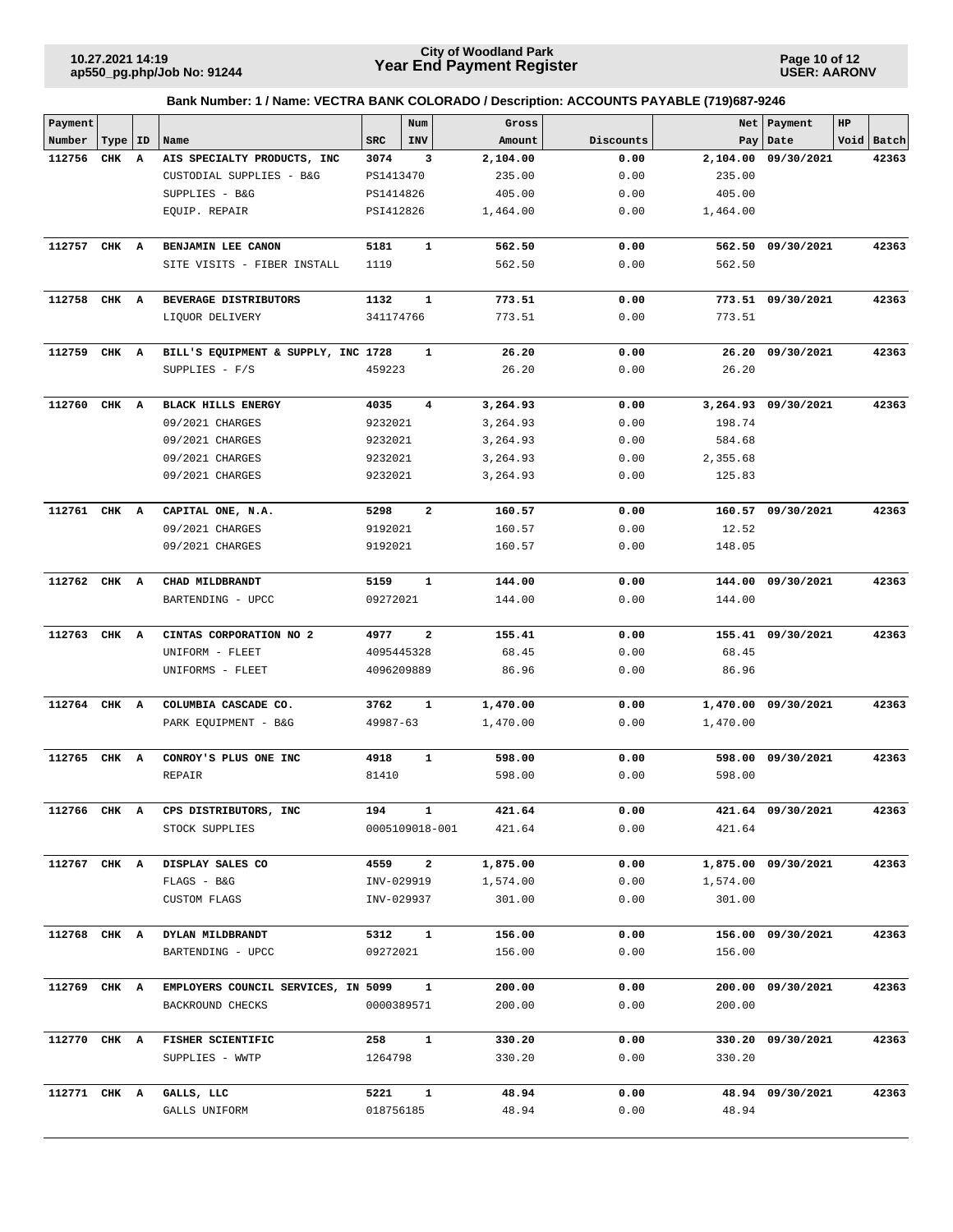**Page 11 of 12 USER: AARONV**

| Payment      |           |   |                                               |                | Num           | Gross      |           | Net       | Payment              | HP |            |
|--------------|-----------|---|-----------------------------------------------|----------------|---------------|------------|-----------|-----------|----------------------|----|------------|
| Number       | Type   ID |   | Name                                          | <b>SRC</b>     | INV           | Amount     | Discounts |           | Pay Date             |    | Void Batch |
| 112772       | CHK A     |   | GEMPLER'S                                     | 4026           | 1             | 317.93     | 0.00      | 317.93    | 09/30/2021           |    | 42363      |
|              |           |   | SAFETY CLOTHING - STREETS                     |                | INV0004479763 | 317.93     | 0.00      | 317.93    |                      |    |            |
| 112773       | CHK A     |   | GRAINGER INC.                                 | 282            | $\mathbf{2}$  | 4,610.12   | 0.00      | 4,610.12  | 09/30/2021           |    | 42363      |
|              |           |   | SUPPLIES - WWTP                               | 9050552604     |               | 191.02     | 0.00      | 191.02    |                      |    |            |
|              |           |   | TRAFFIC LINE PAINTING                         | 9052868529     |               | 4,419.10   | 0.00      | 4,419.10  |                      |    |            |
|              |           |   |                                               |                |               |            |           |           |                      |    |            |
| 112774 CHK A |           |   | HACH COMPANY                                  | 291            | $\mathbf{1}$  | 184.76     | 0.00      |           | 184.76 09/30/2021    |    | 42363      |
|              |           |   | LAB SUPPLIES                                  | 12647146       |               | 184.76     | 0.00      | 184.76    |                      |    |            |
| 112775       | CHK A     |   | HARRELL'S INC                                 | 5104           | 1             | 530.00     | 0.00      | 530.00    | 09/30/2021           |    | 42363      |
|              |           |   | LAWN FERTILIZER                               | INV01542210    |               | 530.00     | 0.00      | 530.00    |                      |    |            |
|              |           |   |                                               |                |               |            |           |           |                      |    |            |
| 112776 CHK A |           |   | HAYNES MECHANICAL SYSTEMS                     | 3359           | $\mathbf{1}$  | 9,918.50   | 0.00      |           | 9,918.50 09/30/2021  |    | 42363      |
|              |           |   | 10/21-12/21 MAINTENANCE SERVIC SRVCE000099993 |                |               | 9,918.50   | 0.00      | 9,918.50  |                      |    |            |
| 112777 CHK A |           |   | JDS - HYDRO CONSULTANTS, INC.                 | 2894           | 1             | 116.25     | 0.00      |           | 116.25 09/30/2021    |    | 42363      |
|              |           |   | SUNNYWOOD PUMP STATION                        | 10916-26       |               | 116.25     | 0.00      | 116.25    |                      |    |            |
|              |           |   |                                               |                |               |            |           |           |                      |    |            |
| 112778       | CHK A     |   | KIMLEY-HORN AND ASSOCIATES, INC 5164          |                | 1             | 13,217.50  | 0.00      |           | 13,217.50 09/30/2021 |    | 42363      |
|              |           |   | Hwy 67 Widening                               | 096883003-0821 |               | 13, 217.50 | 0.00      | 13,217.50 |                      |    |            |
| 112779 CHK A |           |   | LABCHEM INC                                   | 4244           | $\mathbf{1}$  | 336.93     | 0.00      |           | 336.93 09/30/2021    |    | 42363      |
|              |           |   | LAB SUPPLIES - WWTP                           | 1214160        |               | 336.93     | 0.00      | 336.93    |                      |    |            |
| 112780       | CHK A     |   | LAW FIRM OF SUZANNE M. ROGERS, 5054           |                | 1             | 1,467.80   | 0.00      | 1,467.80  | 09/30/2021           |    | 42363      |
|              |           |   | 08/2021 LEGAL SERVICES                        | 08212021       |               | 1,467.80   | 0.00      | 1,467.80  |                      |    |            |
|              |           |   |                                               |                |               |            |           |           |                      |    |            |
| 112781       | CHK       | A | MIDWEST CARD AND ID SOLUTIONS                 | 5112           | 1             | 3,540.00   | 0.00      | 3,540.00  | 09/30/2021           |    | 42363      |
|              |           |   | SALAMANDER ITEMS - COVID GRANT 28993          |                |               | 3,540.00   | 0.00      | 3,540.00  |                      |    |            |
|              |           |   |                                               |                |               |            |           |           |                      |    |            |
| 112782 CHK A |           |   | WALMART RESTITUTION RECOVERY                  | $\mathbf{1}$   | $\mathbf{1}$  | 3,500.00   | 0.00      | 3,500.00  | 09/30/2021           |    | 42363      |
|              |           |   | RESTITUTION - JADE DUPLANTIS                  | 92821          |               | 3,500.00   | 0.00      | 3,500.00  |                      |    |            |
| 112783       | CHK A     |   | MUTUAL OF OMAHA INSURANCE COMP 5128           |                | $\mathbf{1}$  | 2,821.59   | 0.00      |           | 2,821.59 09/30/2021  |    | 42363      |
|              |           |   | 10/2021 COVERAGE                              |                | 001256351387  | 2,821.59   | 0.00      | 2,821.59  |                      |    |            |
|              |           |   |                                               |                |               |            |           |           |                      |    |            |
|              |           |   | 112784 CHK A OWENS EQUIPMENT                  | 5165           | 1             | 1,102.04   | 0.00      |           | 1,102.04 09/30/2021  |    | 42363      |
|              |           |   | PARTS FOR REPAIR - #55                        | 1306           |               | 1,102.04   | 0.00      | 1,102.04  |                      |    |            |
| 112785 CHK A |           |   | QUADIENT, INC                                 | 5209           | $\mathbf{1}$  | 105.00     | 0.00      |           | 105.00 09/30/2021    |    | 42363      |
|              |           |   | 10/21-01/22 SERVICE PACK                      | 58743143       |               | 105.00     | 0.00      | 105.00    |                      |    |            |
|              |           |   |                                               |                |               |            |           |           |                      |    |            |
| 112786 CHK A |           |   | RAMPART SUPPLY, INC.                          | 528            | $\mathbf{1}$  | 225.62     | 0.00      |           | 225.62 09/30/2021    |    | 42363      |
|              |           |   | PLUMBING SUPPLIES - B&G                       |                | 2679532-00    | 225.62     | 0.00      | 225.62    |                      |    |            |
| 112787 CHK A |           |   | RED WING BUSINESS ADVANTAGE AC 4982           |                | $\mathbf{1}$  | 208.24     | 0.00      |           | 208.24 09/30/2021    |    | 42363      |
|              |           |   | UNIFORM - WWTP                                | 988-1-22912    |               | 208.24     | 0.00      | 208.24    |                      |    |            |
|              |           |   |                                               |                |               |            |           |           |                      |    |            |
| 112788 CHK A |           |   | SCHMIDT CONSTRUCTION                          | 559            | $\mathbf{1}$  | 567.84     | 0.00      |           | 567.84 09/30/2021    |    | 42363      |
|              |           |   | ASPHALT - STREETS                             | 2640715        |               | 567.84     | 0.00      | 567.84    |                      |    |            |
| 112789 CHK A |           |   | SGS ACCUTEST INC.                             | 4859           | $\mathbf{1}$  | 208.00     | 0.00      |           | 208.00 09/30/2021    |    | 42363      |
|              |           |   | 08/2021 WATER QUALITY TEST                    | 52160129678    |               | 208.00     | 0.00      | 208.00    |                      |    |            |
|              |           |   |                                               |                |               |            |           |           |                      |    |            |
| 112790 CHK A |           |   | SNO-WHITE LINEN & UNIFORM, INC 581            |                | $\mathbf{2}$  | 225.08     | 0.00      |           | 225.08 09/30/2021    |    | 42363      |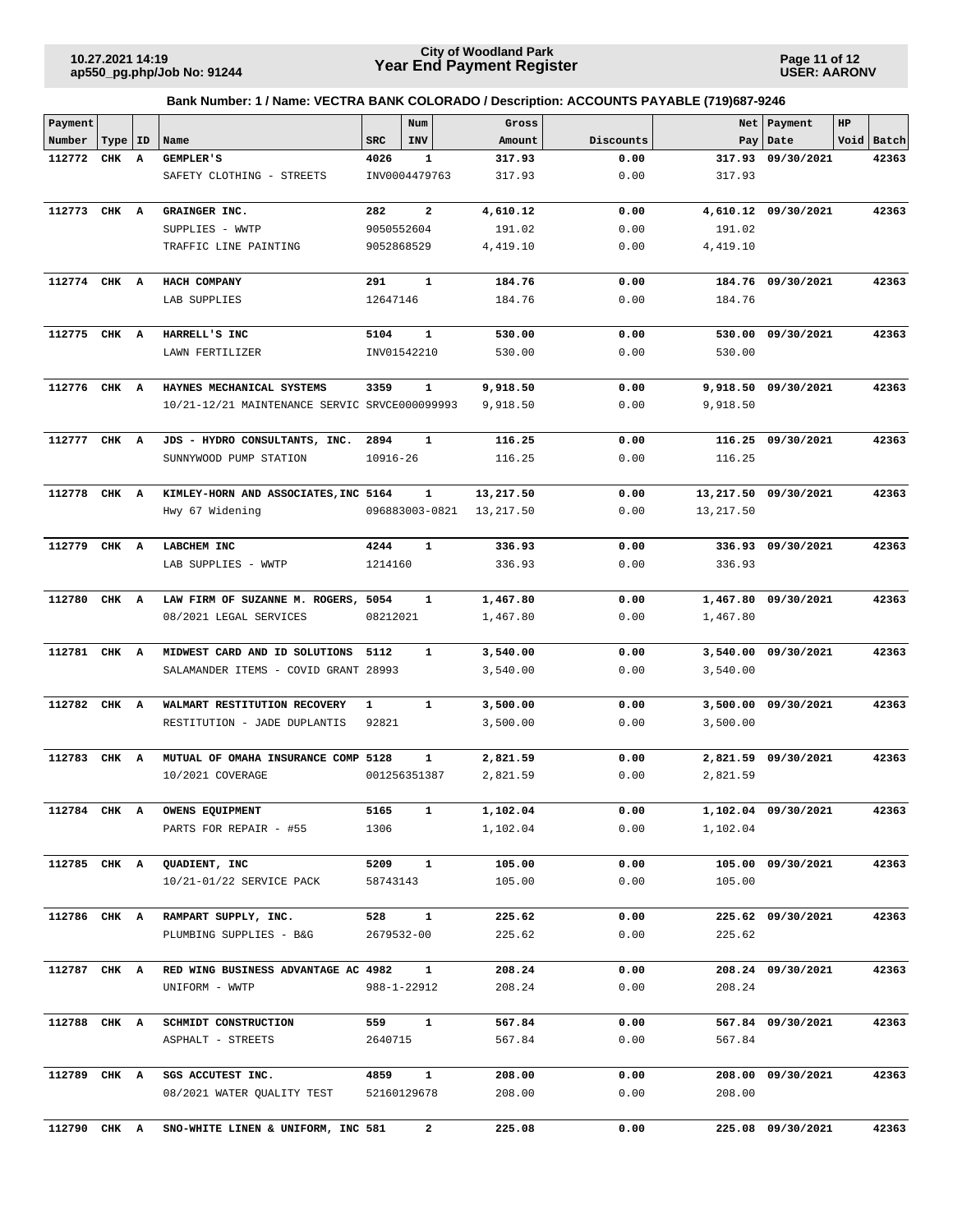**Page 12 of 12 USER: AARONV**

| Payment      |           |                                      |            | Num                     | Gross      |           |            | Net   Payment        | HP |            |
|--------------|-----------|--------------------------------------|------------|-------------------------|------------|-----------|------------|----------------------|----|------------|
| Number       | Type   ID | Name                                 | <b>SRC</b> | INV                     | Amount     | Discounts | Pay        | Date                 |    | Void Batch |
|              |           | EVENT EXPENSE - UPCC                 | S94022     |                         | 151.61     | 0.00      | 151.61     |                      |    |            |
|              |           | EVENT EXPENSE                        | S94615     |                         | 73.47      | 0.00      | 73.47      |                      |    |            |
|              |           |                                      |            |                         |            |           |            |                      |    |            |
| 112791 CHK A |           | STANLEY CONVERGENT SECURITY SO 4042  |            | $\overline{a}$          | 752.48     | 0.00      |            | 752.48 09/30/2021    |    | 42363      |
|              |           | 09/2021 MAINTENANCE CHARGES          | 6001753542 |                         | 376.24     | 0.00      | 376.24     |                      |    |            |
|              |           | 10-2021 MAINTENANCE CHARGE           | 6001789313 |                         | 376.24     | 0.00      | 376.24     |                      |    |            |
|              |           |                                      |            |                         |            |           |            |                      |    |            |
| 112792 CHK A |           | RED BARON CAR WASH                   | 4191       | $\overline{\mathbf{2}}$ | 183.00     | 0.00      |            | 183.00 09/30/2021    |    | 42363      |
|              |           | 08/2021 CHARGES                      | 1914       |                         | 183.00     | 0.00      | 168.00     |                      |    |            |
|              |           | 08/2021 CHARGES                      | 1914       |                         | 183.00     | 0.00      | 15.00      |                      |    |            |
| 112793 CHK A |           | THE LOCK SHOP                        | 2431       | $\mathbf{1}$            | 100.00     | 0.00      |            | 100.00 09/30/2021    |    | 42363      |
|              |           | LABOR                                | 001074     |                         | 100.00     | 0.00      | 100.00     |                      |    |            |
|              |           |                                      |            |                         |            |           |            |                      |    |            |
| 112794       | CHK A     | TRAFFIC SAFETY STORE                 | 5192       | $\mathbf{1}$            | 458.78     | 0.00      |            | 458.78 09/30/2021    |    | 42363      |
|              |           | SAFETY VESTS                         |            | INV000827567            | 458.78     | 0.00      | 458.78     |                      |    |            |
| 112795 CHK A |           |                                      |            | $\mathbf{1}$            | 57.20      |           |            | 57.20 09/30/2021     |    | 42363      |
|              |           | UTE PASS CONCRETE-SAND&GRAVEL        | 655        |                         |            | 0.00      |            |                      |    |            |
|              |           | RETAINER WALL                        | D67505     |                         | 57.20      | 0.00      | 57.20      |                      |    |            |
| 112796       | CHK A     | WAGNER EQUIPMENT CO.                 | 666        | $\overline{\mathbf{2}}$ | 2,880.81   | 0.00      |            | 2,880.81 09/30/2021  |    | 42363      |
|              |           | PARTS - STREETS                      |            | P39C0370791             | 849.14     | 0.00      | 849.14     |                      |    |            |
|              |           | <b>REPAIR</b>                        |            | S39W0782468             | 2,031.67   | 0.00      | 2,031.67   |                      |    |            |
| 112797       | CHK A     | WAXIE SANITARY SUPPLY                | 4189       | $\mathbf{1}$            | 1,013.30   | 0.00      |            | 1,013.30 09/30/2021  |    | 42363      |
|              |           | CUSTODIAL SUPPLIES - B&G             | 80316872   |                         | 1,013.30   | 0.00      | 1,013.30   |                      |    |            |
|              |           |                                      |            |                         |            |           |            |                      |    |            |
| 112798       | CHK A     | WESTWOOD LAKES WATER DISTRICT        | 679        | $\mathbf{1}$            | 0.72       | 0.00      |            | $0.72$ $09/30/2021$  |    | 42363      |
|              |           | 08/21-09/21 WELLFIELD                | 09212021   |                         | 0.72       | 0.00      | 0.72       |                      |    |            |
| 112799       | CHK A     | WOODLAND PUMP & SUPPLY CO INC. 699   |            | $\overline{4}$          | 16,070.00  | 0.00      |            | 16,070.00 09/30/2021 |    | 42363      |
|              |           | MOTOR - WTP                          | 10487      |                         | 5,000.00   | 0.00      | 5,000.00   |                      |    |            |
|              |           | EQUIPMENT - WTP                      | 10488      |                         | 2,500.00   | 0.00      | 2,500.00   |                      |    |            |
|              |           | EQUIPMENT - WTP                      | 10489      |                         | 4,420.00   | 0.00      | 4,420.00   |                      |    |            |
|              |           | SHELF PUMP                           | 10490      |                         | 4,150.00   | 0.00      | 4,150.00   |                      |    |            |
|              |           | REGISTER TOTALS Checks: 189 Voids: 0 |            | 277                     | 679,595.61 | 0.00      | 679,595.61 |                      |    |            |
|              |           |                                      |            |                         |            |           |            |                      |    |            |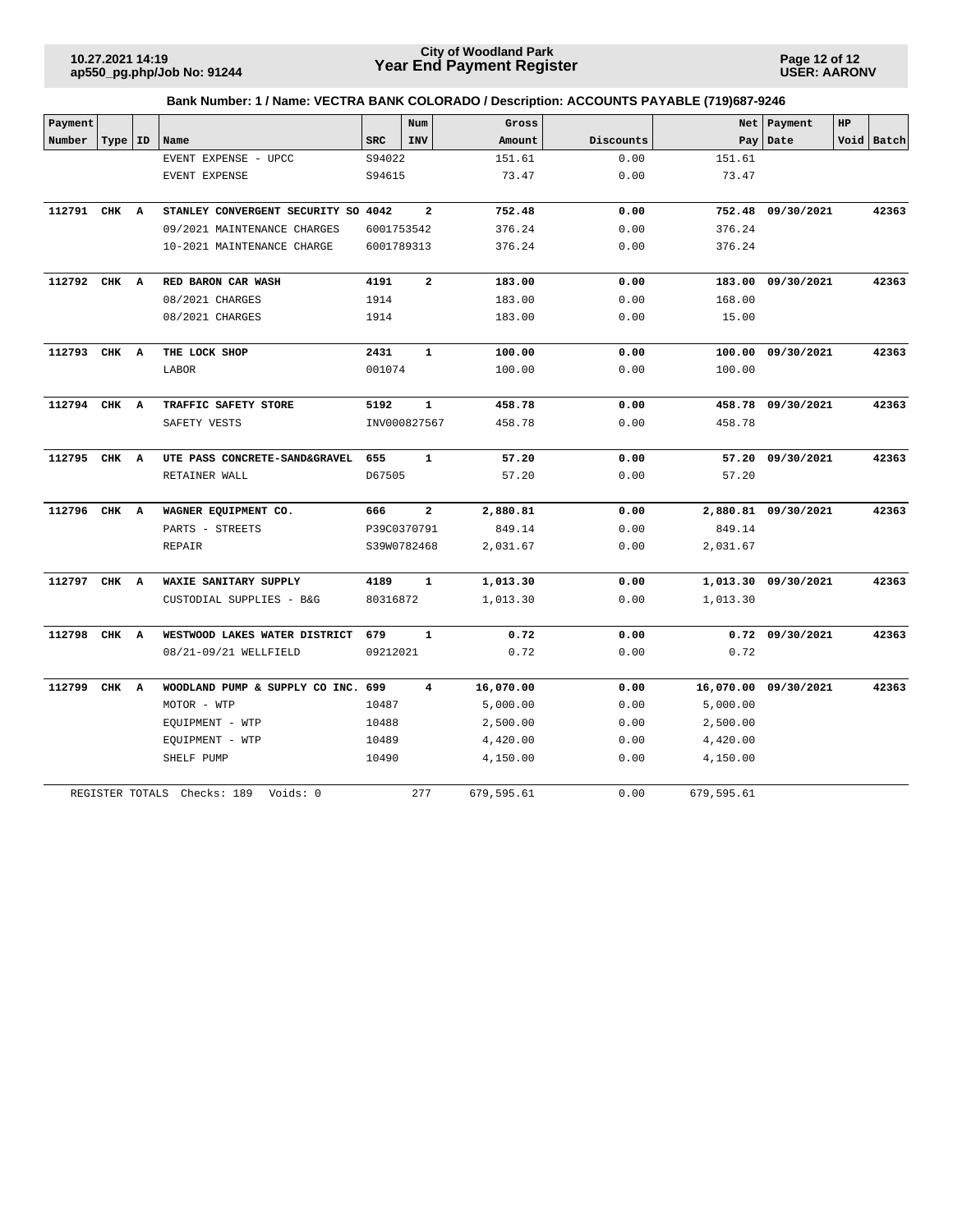| Bank Number: 99 / Name: VECTRA BANK COLORADO/PAYROLL / Description: PAYROLL ACCOUNT |                               |              |                     |           |         |              |  |  |  |
|-------------------------------------------------------------------------------------|-------------------------------|--------------|---------------------|-----------|---------|--------------|--|--|--|
| <b>Payment Number</b>                                                               | Position                      | Num Inv      | <b>Gross Amount</b> | Discounts | Net Pay | Payment Date |  |  |  |
| 18742                                                                               | Lifeguard                     | $\mathbf{1}$ | 166.32              | 12.73     | 153.59  | 9/10/2021    |  |  |  |
| 18743                                                                               | Lifeguard                     | $\mathbf{1}$ | 98.56               | 7.54      | 91.02   | 9/10/2021    |  |  |  |
| 18748                                                                               | Lifeguard                     | $\mathbf{1}$ | 172.48              | 13.19     | 159.29  | 9/10/2021    |  |  |  |
| 18749                                                                               | Maintenance Worker I -        | $\mathbf{1}$ | 1113.12             | 191.02    | 922.1   | 9/10/2021    |  |  |  |
| 18750                                                                               | Lifeguard                     | $\mathbf{1}$ | 449.68              | 48.4      | 401.28  | 9/10/2021    |  |  |  |
| 18751                                                                               | Lifeguard                     | $\mathbf{1}$ | 215.6               | 20.5      | 195.1   | 9/10/2021    |  |  |  |
| 47681                                                                               | Crew Chief - Field Ser        | $\mathbf{1}$ | 2561.84             | 936.78    | 1625.06 | 9/10/2021    |  |  |  |
| 47682                                                                               | Corporal                      | $\mathbf{1}$ | 2899.1              | 625.2     | 2273.9  | 9/10/2021    |  |  |  |
| 47683                                                                               | Dispatcher II                 | $\mathbf{1}$ | 1692.31             | 447.12    | 1245.19 | 9/10/2021    |  |  |  |
| 47684                                                                               | Police Officer I              | $\mathbf{1}$ | 2143.19             | 547.18    | 1596.01 | 9/10/2021    |  |  |  |
| 47685                                                                               | System Admin.                 | $\mathbf 1$  | 2559.69             | 815.27    | 1744.42 | 9/10/2021    |  |  |  |
| 47686                                                                               | Dispatcher I                  | $\mathbf{1}$ | 1499.2              | 392.67    | 1106.53 | 9/10/2021    |  |  |  |
| 47687                                                                               | Maint. Worker III - Field Ser | $\mathbf{1}$ | 1819.26             | 576.11    | 1243.15 | 9/10/2021    |  |  |  |
| 47688                                                                               | <b>MPO</b>                    | 1            | 2262.14             | 515.3     | 1746.84 | 9/10/2021    |  |  |  |
| 47689                                                                               | <b>Utility Billing Techni</b> | $\mathbf{1}$ | 1752.8              | 576.83    | 1175.97 | 9/10/2021    |  |  |  |
| 47690                                                                               | <b>Planning and Building</b>  | $\mathbf 1$  | 2041.2              | 588.34    | 1452.86 | 9/10/2021    |  |  |  |
| 47691                                                                               | Victims Advocate              | $\mathbf{1}$ | 925.1               | 190.89    | 734.21  | 9/10/2021    |  |  |  |
| 47692                                                                               | <b>Water Fitness Instruct</b> | $\mathbf{1}$ | 284.2               | 21.74     | 262.46  | 9/10/2021    |  |  |  |
| 47693                                                                               | <b>WWTO</b>                   | 1            | 1649                | 390.47    | 1258.53 | 9/10/2021    |  |  |  |
| 47694                                                                               | <b>WTO</b>                    | $\mathbf 1$  | 1832.4              | 1143.52   | 688.88  | 9/10/2021    |  |  |  |
| 47695                                                                               | Police Officer I              | $\mathbf{1}$ | 2541.13             | 511.84    | 2029.29 | 9/10/2021    |  |  |  |
| 47696                                                                               | Lifeguard                     | $\mathbf{1}$ | 394.24              | 65.38     | 328.86  | 9/10/2021    |  |  |  |
| 47697                                                                               | MUNICIPAL COURT CLERK         | $\mathbf{1}$ | 715.5               | 140.71    | 574.79  | 9/10/2021    |  |  |  |
| 47698                                                                               | Maint. Worker I I- Str        | $\mathbf{1}$ | 1511.2              | 405.85    | 1105.35 | 9/10/2021    |  |  |  |
| 47699                                                                               | Corporal                      | $\mathbf{1}$ | 2444.3              | 876.02    | 1568.28 | 9/10/2021    |  |  |  |
| 47700                                                                               | Corporal                      | $\mathbf{1}$ | 2685.46             | 863.92    | 1821.54 | 9/10/2021    |  |  |  |
| 47701                                                                               | Dispatcher I                  | $\mathbf{1}$ | 1649                | 445.07    | 1203.93 | 9/10/2021    |  |  |  |
| 47702                                                                               | Lifeguard                     | $\mathbf{1}$ | 397.32              | 42.4      | 354.92  | 9/10/2021    |  |  |  |
| 47703                                                                               | Police Officer I              | $\mathbf{1}$ | 2087.97             | 442.97    | 1645    | 9/10/2021    |  |  |  |
| 47704                                                                               | Lifeguard                     | $\mathbf{1}$ | 166.32              | 13.72     | 152.6   | 9/10/2021    |  |  |  |
| 47705                                                                               | <b>Accounting Manager</b>     | 1            | 2663.95             | 890.52    | 1773.43 | 9/10/2021    |  |  |  |
| 47706                                                                               | <b>Event Center Coordinat</b> | $\mathbf{1}$ | 1764.48             | 542.13    | 1222.35 | 9/10/2021    |  |  |  |
| 47707                                                                               | Detective/MPO                 | $\mathbf{1}$ | 2877.23             | 597.61    | 2279.62 | 9/10/2021    |  |  |  |
| 47708                                                                               | Assistant to the City         | $\mathbf{1}$ | 2736.73             | 876.01    | 1860.72 | 9/10/2021    |  |  |  |
| 47709                                                                               | Assistant to the City         | 1            | 1995.27             | 664.68    | 1330.59 | 9/10/2021    |  |  |  |
| 47710                                                                               | Lifeguard                     | 1            | 252.56              | 23.32     | 229.24  | 9/10/2021    |  |  |  |
| 47711                                                                               | Police Officer I              | 1            | 2143.38             | 482.63    | 1660.75 | 9/10/2021    |  |  |  |
| 47712                                                                               | <b>Sports Coordinator</b>     | 1            | 1687.2              | 406.19    | 1281.01 | 9/10/2021    |  |  |  |
| 47713                                                                               | IT Intern                     | 1            | 610.88              | 81.9      | 528.98  | 9/10/2021    |  |  |  |
| 47714                                                                               | Lead Lifeguard                | 1            | 467.42              | 49.76     | 417.66  | 9/10/2021    |  |  |  |
| 47715                                                                               | Maintenance Worker I -        | 1            | 1276.25             | 366.5     | 909.75  | 9/10/2021    |  |  |  |
| 47716                                                                               | Interim Chief of Polic        | 1            | 5221.15             | 1162.73   | 4058.42 | 9/10/2021    |  |  |  |
| 47718                                                                               | Commander                     | 1            | 3248.86             | 1302.87   | 1945.99 | 9/10/2021    |  |  |  |
| 47719                                                                               | Finance Admin. Asst./C        | 1            | 1580                | 517.02    | 1062.98 | 9/10/2021    |  |  |  |
| 47720                                                                               | Sergeant                      | 1            | 3493.26             | 1243.41   | 2249.85 | 9/10/2021    |  |  |  |
| 47721                                                                               | Dispatch II                   | $\mathbf{1}$ | 1829.56             | 391.57    | 1437.99 | 9/10/2021    |  |  |  |
| 47722                                                                               | <b>HR Generalist</b>          | $\mathbf{1}$ | 2419.38             | 968.93    | 1450.45 | 9/10/2021    |  |  |  |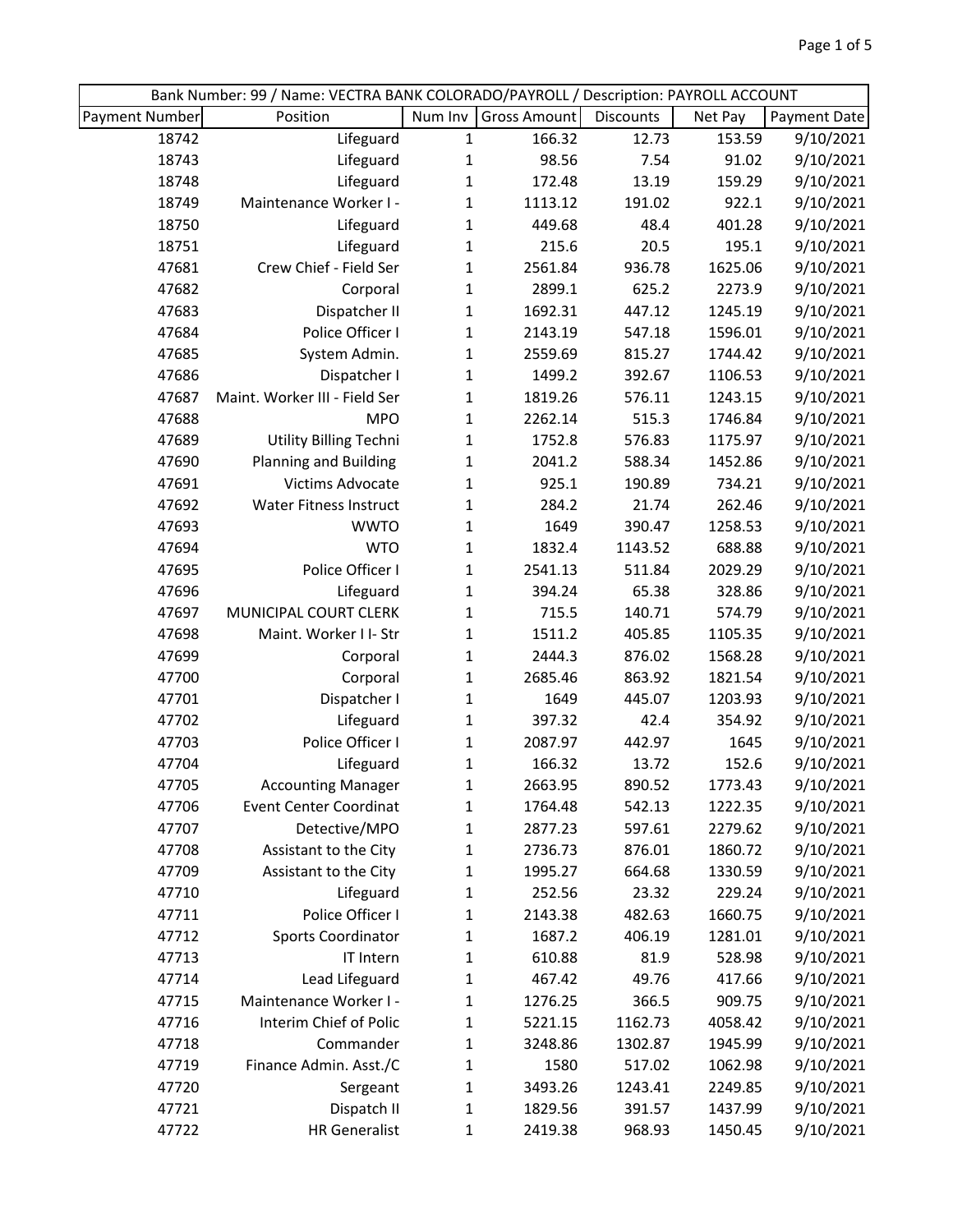|                       | Bank Number: 99 / Name: VECTRA BANK COLORADO/PAYROLL / Description: PAYROLL ACCOUNT |              |              |           |         |              |
|-----------------------|-------------------------------------------------------------------------------------|--------------|--------------|-----------|---------|--------------|
| <b>Payment Number</b> | Position                                                                            | Num Inv      | Gross Amount | Discounts | Net Pay | Payment Date |
| 47723                 | <b>Communication and Mark</b>                                                       | 1            | 1870.98      | 471.24    | 1399.74 | 9/10/2021    |
| 47724                 | Police Officer I                                                                    | $\mathbf{1}$ | 2249.82      | 396.38    | 1853.44 | 9/10/2021    |
| 47725                 | Pool Attendant                                                                      | $\mathbf{1}$ | 243.32       | 22.62     | 220.7   | 9/10/2021    |
| 47726                 | Parks and Rec Director                                                              | $\mathbf{1}$ | 3577.32      | 1346.65   | 2230.67 | 9/10/2021    |
| 47727                 | Lifeguard                                                                           | $\mathbf 1$  | 308.83       | 46.31     | 262.52  | 9/10/2021    |
| 47752                 | Police Officer I                                                                    | $\mathbf 1$  | 2572.18      | 638.78    | 1933.4  | 9/10/2021    |
| 47764                 | Dispatch Supervisor                                                                 | $\mathbf{1}$ | 2262.14      | 868.84    | 1393.3  | 9/10/2021    |
| 47778                 | Crew Chief - Field Ser                                                              | 1            | 2561.84      | 938.37    | 1623.47 | 9/10/2021    |
| 47779                 | Corporal                                                                            | $\mathbf{1}$ | 2746.5       | 603.06    | 2143.44 | 9/10/2021    |
| 47780                 | Dispatcher II                                                                       | 1            | 1692.31      | 447.12    | 1245.19 | 9/10/2021    |
| 47781                 | Police Officer I                                                                    | $\mathbf{1}$ | 2143.19      | 547.18    | 1596.01 | 9/10/2021    |
| 47782                 | System Admin.                                                                       | $\mathbf{1}$ | 2384.69      | 755.39    | 1629.3  | 9/10/2021    |
| 47783                 | Dispatcher I                                                                        | 1            | 1555.42      | 405.72    | 1149.7  | 9/10/2021    |
| 47784                 | Maint. Worker III - Field Ser                                                       | $\mathbf{1}$ | 1819.26      | 576.13    | 1243.13 | 9/10/2021    |
| 47785                 | <b>MPO</b>                                                                          | 1            | 2262.14      | 515.3     | 1746.84 | 9/10/2021    |
| 47786                 | <b>Utility Billing Techni</b>                                                       | 1            | 1752.8       | 576.84    | 1175.96 | 9/10/2021    |
| 47787                 | <b>Planning and Building</b>                                                        | $\mathbf{1}$ | 2031.8       | 586.67    | 1445.13 | 9/10/2021    |
| 47788                 | Victims Advocate                                                                    | 1            | 925.1        | 190.91    | 734.19  | 9/10/2021    |
| 47789                 | <b>Water Fitness Instruct</b>                                                       | $\mathbf{1}$ | 253.75       | 19.41     | 234.34  | 9/10/2021    |
| 47790                 | <b>WWTO</b>                                                                         | 1            | 1649         | 390.47    | 1258.53 | 9/10/2021    |
| 47791                 | <b>WTO</b>                                                                          | 1            | 1832.4       | 1143.52   | 688.88  | 9/10/2021    |
| 47792                 | Police Officer I                                                                    | $\mathbf 1$  | 2701.49      | 517.57    | 2183.92 | 9/10/2021    |
| 47793                 | Lifeguard                                                                           | 1            | 320.32       | 49.35     | 270.97  | 9/10/2021    |
| 47794                 | MUNICIPAL COURT CLERK                                                               | 1            | 1205.75      | 259.06    | 946.69  | 9/10/2021    |
| 47795                 | Maint. Worker I I- Str                                                              | $\mathbf{1}$ | 1511.2       | 405.86    | 1105.34 | 9/10/2021    |
| 47796                 | Corporal                                                                            | 1            | 2624.42      | 920.93    | 1703.49 | 9/10/2021    |
| 47797                 | Corporal                                                                            | $\mathbf{1}$ | 2792.28      | 919.33    | 1872.95 | 9/10/2021    |
| 47798                 | Dispatcher I                                                                        | 1            | 1752.05      | 461.26    | 1290.79 | 9/10/2021    |
| 47799                 | Lifeguard                                                                           | $\mathbf 1$  | 255.64       | 19.55     | 236.09  | 9/10/2021    |
| 47800                 | Police Officer I                                                                    | $\mathbf{1}$ | 2764.25      | 598.64    | 2165.61 | 9/10/2021    |
| 47801                 | Lifeguard                                                                           | 1            | 169.4        | 13.96     | 155.44  | 9/10/2021    |
| 47802                 | <b>Accounting Manager</b>                                                           | 1            | 2663.95      | 890.52    | 1773.43 | 9/10/2021    |
| 47803                 | <b>Event Center Coordinat</b>                                                       | 1            | 1764.48      | 542.14    | 1222.34 | 9/10/2021    |
| 47804                 | Detective/MPO                                                                       | 1            | 2749.97      | 583.04    | 2166.93 | 9/10/2021    |
| 47805                 | Assistant to the City                                                               | 1            | 2561.73      | 833.63    | 1728.1  | 9/10/2021    |
| 47806                 | Assistant to the City                                                               | 1            | 1995.27      | 664.67    | 1330.6  | 9/10/2021    |
| 47807                 | Lifeguard                                                                           | 1            | 400.4        | 41.63     | 358.77  | 9/10/2021    |
| 47808                 | Police Officer I                                                                    | 1            | 2143.38      | 482.64    | 1660.74 | 9/10/2021    |
| 47809                 | Sports Coordinator                                                                  | 1            | 1824.29      | 445.15    | 1379.14 | 9/10/2021    |
| 47810                 | IT Intern                                                                           | 1            | 458.16       | 49.06     | 409.1   | 9/10/2021    |
| 47811                 | Lead Lifeguard                                                                      | 1            | 761.25       | 114.1     | 647.15  | 9/10/2021    |
| 47812                 | Maintenance Worker I -                                                              | 1            | 1276.25      | 366.5     | 909.75  | 9/10/2021    |
| 47813                 | Interim Chief of Polic                                                              | 1            | 5221.15      | 1162.72   | 4058.43 | 9/10/2021    |
| 47815                 | Commander                                                                           | 1            | 3248.86      | 1302.87   | 1945.99 | 9/10/2021    |
| 47816                 | Finance Admin. Asst./C                                                              | 1            | 1580         | 517.02    | 1062.98 | 9/10/2021    |
| 47817                 | Sergeant                                                                            | 1            | 4301.06      | 1481.76   | 2819.3  | 9/10/2021    |
| 47818                 | Dispatch II                                                                         | 1            | 1872.1       | 393.56    | 1478.54 | 9/10/2021    |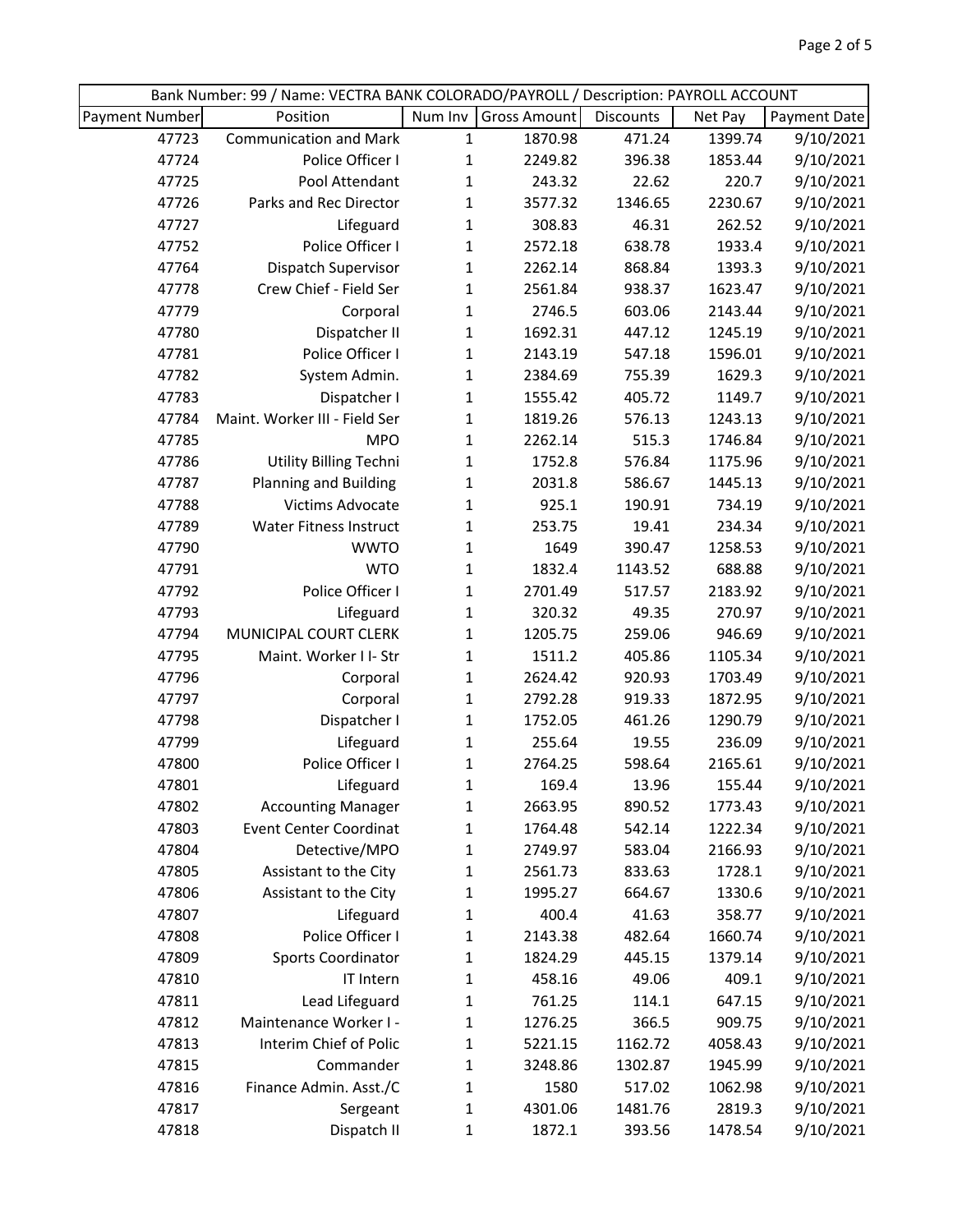| Bank Number: 99 / Name: VECTRA BANK COLORADO/PAYROLL / Description: PAYROLL ACCOUNT |                               |              |              |           |         |              |  |  |  |
|-------------------------------------------------------------------------------------|-------------------------------|--------------|--------------|-----------|---------|--------------|--|--|--|
| <b>Payment Number</b>                                                               | Position                      | Num Inv      | Gross Amount | Discounts | Net Pay | Payment Date |  |  |  |
| 47819                                                                               | <b>HR Generalist</b>          | $\mathbf{1}$ | 2419.38      | 968.91    | 1450.47 | 9/10/2021    |  |  |  |
| 47820                                                                               | <b>Communication and Mark</b> | $\mathbf{1}$ | 1870.98      | 471.24    | 1399.74 | 9/10/2021    |  |  |  |
| 47821                                                                               | Police Officer I              | $\mathbf{1}$ | 2357.23      | 415.83    | 1941.4  | 9/10/2021    |  |  |  |
| 47822                                                                               | Pool Attendant                | $\mathbf{1}$ | 223.97       | 20.12     | 203.85  | 9/10/2021    |  |  |  |
| 47823                                                                               | Parks and Rec Director        | $\mathbf{1}$ | 3577.32      | 1346.64   | 2230.68 | 9/10/2021    |  |  |  |
| 47824                                                                               | Lifeguard                     | $\mathbf{1}$ | 46.2         | 3.53      | 42.67   | 9/10/2021    |  |  |  |
| 47825                                                                               | Lifeguard                     | $\mathbf{1}$ | 506.06       | 90.12     | 415.94  | 9/10/2021    |  |  |  |
| 47848                                                                               | Police Officer I              | $\mathbf{1}$ | 2808.5       | 651.05    | 2157.45 | 9/10/2021    |  |  |  |
| 47859                                                                               | Dispatch Supervisor           | $\mathbf{1}$ | 2262.14      | 868.85    | 1393.29 | 9/10/2021    |  |  |  |
| 18744                                                                               | Lifeguard                     | $\mathbf{1}$ | 215.6        | 19.5      | 196.1   | 9/24/2021    |  |  |  |
| 18745                                                                               | Pool Attendant                | $\mathbf{1}$ | 341.88       | 35.16     | 306.72  | 9/24/2021    |  |  |  |
| 18746                                                                               | <b>MWI PBG</b>                | $\mathbf{1}$ | 1236.8       | 277.89    | 958.91  | 9/24/2021    |  |  |  |
| 18747                                                                               | Lifeguard                     | $\mathbf{1}$ | 40.04        | 3.06      | 36.98   | 9/24/2021    |  |  |  |
| 18752                                                                               | Lifeguard                     | $\mathbf{1}$ | 357.28       | 36.33     | 320.95  | 9/24/2021    |  |  |  |
| 18753                                                                               | Pool Attendant                | $\mathbf{1}$ | 298.76       | 29.85     | 268.91  | 9/24/2021    |  |  |  |
| 18754                                                                               | <b>MWI PBG</b>                | $\mathbf{1}$ | 1236.8       | 277.87    | 958.93  | 9/24/2021    |  |  |  |
| 18755                                                                               | Maintenance II - Stree        | $\mathbf{1}$ | 1349.28      | 309.92    | 1039.36 | 9/24/2021    |  |  |  |
| 47717                                                                               | PD Admin Assist/Teen C        | $\mathbf{1}$ | 2038.62      | 592.48    | 1446.14 | 9/24/2021    |  |  |  |
| 47728                                                                               | WFI/WSI                       | $\mathbf 1$  | 50.75        | 3.88      | 46.87   | 9/24/2021    |  |  |  |
| 47729                                                                               | <b>City Manager</b>           | $\mathbf{1}$ | 5153.85      | 1624.35   | 3529.5  | 9/24/2021    |  |  |  |
| 47730                                                                               | City Clerk/Deputy City        | $\mathbf{1}$ | 3935.29      | 2195.36   | 1739.93 | 9/24/2021    |  |  |  |
| 47731                                                                               | Zoning/Code Enforcemen        | $\mathbf{1}$ | 2844.89      | 655.27    | 2189.62 | 9/24/2021    |  |  |  |
| 47732                                                                               | Finance Technician            | $\mathbf{1}$ | 1547.21      | 471.24    | 1075.97 | 9/24/2021    |  |  |  |
| 47733                                                                               | Commander                     | $\mathbf{1}$ | 3248.86      | 820.83    | 2428.03 | 9/24/2021    |  |  |  |
| 47734                                                                               | Dispatcher II                 | $\mathbf{1}$ | 1839.5       | 515.82    | 1323.68 | 9/24/2021    |  |  |  |
| 47735                                                                               | Crew Chief - Fleet            | $\mathbf{1}$ | 2846.5       | 1216.4    | 1630.1  | 9/24/2021    |  |  |  |
| 47736                                                                               | Police Officer                | $\mathbf{1}$ | 2404.4       | 525.85    | 1878.55 | 9/24/2021    |  |  |  |
| 47737                                                                               | <b>Presiding Municipal Co</b> | $\mathbf{1}$ | 211.76       | 16.2      | 195.56  | 9/24/2021    |  |  |  |
| 47738                                                                               | PW Admin Assistant            | $\mathbf{1}$ | 1547.17      | 523.65    | 1023.52 | 9/24/2021    |  |  |  |
| 47739                                                                               | Sergeant                      | $\mathbf{1}$ | 3419.06      | 965.53    | 2453.53 | 9/24/2021    |  |  |  |
| 47740                                                                               | Maintenance Worker I P        | 1            | 1410.73      | 325.72    | 1085.01 | 9/24/2021    |  |  |  |
| 47741                                                                               | P&R Sports Site Supv          | $\mathbf{1}$ | 127.4        | 9.75      | 117.65  | 9/24/2021    |  |  |  |
| 47742                                                                               | UPCC-ASSISTANT                | $\mathbf{1}$ | 387.36       | 73.64     | 313.72  | 9/24/2021    |  |  |  |
| 47743                                                                               | MW II - Streets               | 1            | 1822.47      | 287.38    | 1535.09 | 9/24/2021    |  |  |  |
| 47744                                                                               | Admin Assistant P&R           | 1            | 1363.2       | 369.03    | 994.17  | 9/24/2021    |  |  |  |
| 47745                                                                               | <b>WWTO</b>                   | 1            | 7642.08      | 2826.88   | 4815.2  | 9/24/2021    |  |  |  |
| 47746                                                                               | Lead Lifeguard                | 1            | 435          | 74.58     | 360.42  | 9/24/2021    |  |  |  |
| 47747                                                                               | <b>City Planner</b>           | 1            | 2907.8       | 817.66    | 2090.14 | 9/24/2021    |  |  |  |
| 47748                                                                               | <b>Construction Inspector</b> | 1            | 2340.49      | 677.85    | 1662.64 | 9/24/2021    |  |  |  |
| 47749                                                                               | Police Officer I              | 1            | 2917.57      | 852.28    | 2065.29 | 9/24/2021    |  |  |  |
| 47750                                                                               | PLANNG/BUILDING DEPT D        | 1            | 3832.1       | 1355.96   | 2476.14 | 9/24/2021    |  |  |  |
| 47751                                                                               | Dispatcher I                  | 1            | 1674.2       | 435.06    | 1239.14 | 9/24/2021    |  |  |  |
| 47753                                                                               | Maint. Worker II - Str        | 1            | 1992.8       | 593.08    | 1399.72 | 9/24/2021    |  |  |  |
| 47754                                                                               | Police Officer II             | 1            | 2874.66      | 1125.67   | 1748.99 | 9/24/2021    |  |  |  |
| 47755                                                                               | Utilities Technician          | 1            | 2059.77      | 990.38    | 1069.39 | 9/24/2021    |  |  |  |
| 47756                                                                               | Permit Technician             | $\mathbf{1}$ | 850.8        | 253.25    | 597.55  | 9/24/2021    |  |  |  |
| 47757                                                                               | <b>WWTO</b>                   | $\mathbf{1}$ | 2262.14      | 788.39    | 1473.75 | 9/24/2021    |  |  |  |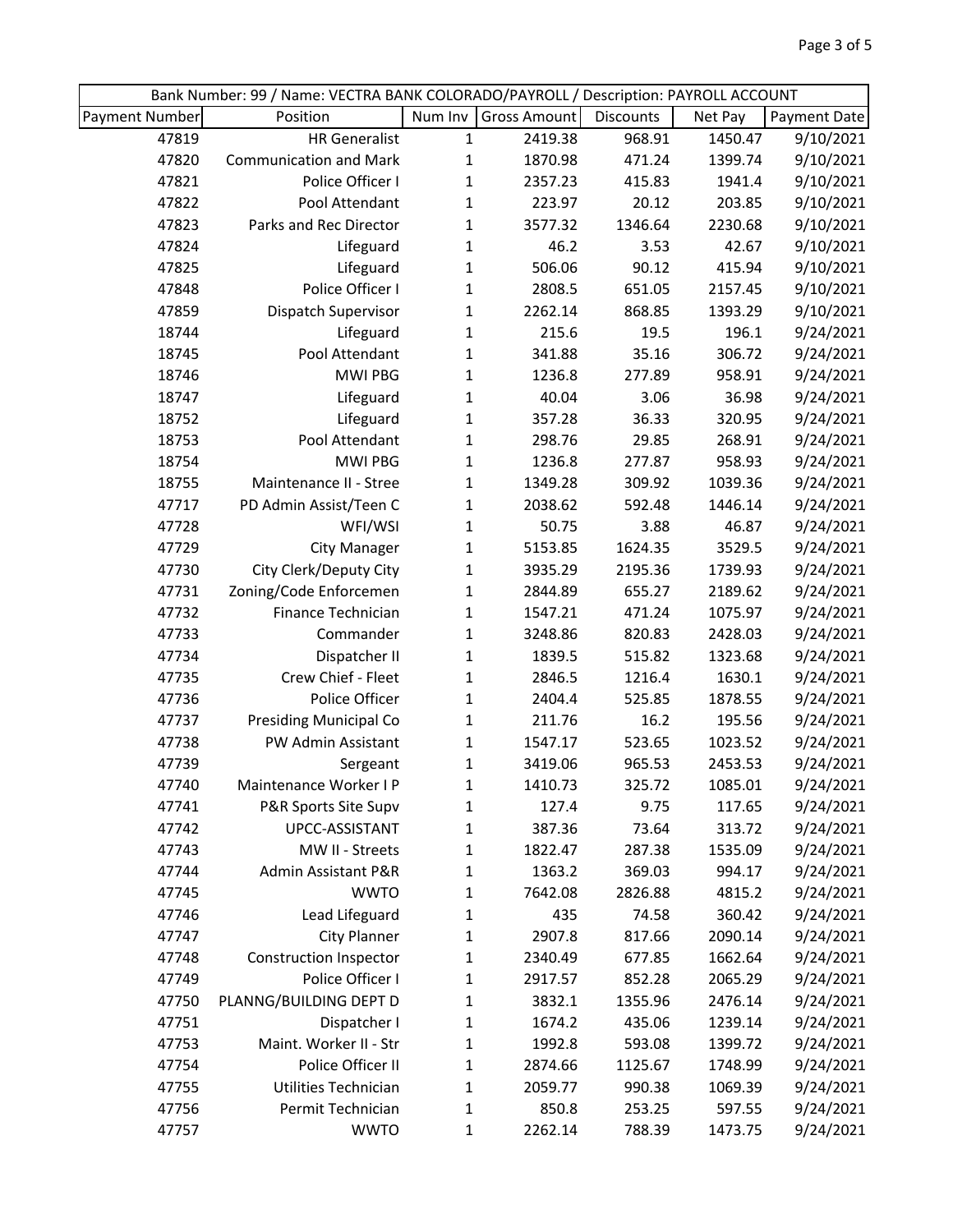|                | Bank Number: 99 / Name: VECTRA BANK COLORADO/PAYROLL / Description: PAYROLL ACCOUNT |              |              |           |         |              |
|----------------|-------------------------------------------------------------------------------------|--------------|--------------|-----------|---------|--------------|
| Payment Number | Position                                                                            | Num Inv      | Gross Amount | Discounts | Net Pay | Payment Date |
| 47758          | Lifeguard                                                                           | $\mathbf 1$  | 656.04       | 100.06    | 555.98  | 9/24/2021    |
| 47759          | Maintenance Worker II                                                               | $\mathbf{1}$ | 1499.2       | 352.97    | 1146.23 | 9/24/2021    |
| 47760          | <b>WWTP Chief Operator</b>                                                          | $\mathbf{1}$ | 3259.73      | 1324.79   | 1934.94 | 9/24/2021    |
| 47761          | Fleet Mechanic II                                                                   | $\mathbf{1}$ | 1996         | 566.48    | 1429.52 | 9/24/2021    |
| 47762          | Lifeguard                                                                           | $\mathbf{1}$ | 218.68       | 19.73     | 198.95  | 9/24/2021    |
| 47763          | PR Sports Site Supervi                                                              | $\mathbf{1}$ | 300.22       | 22.98     | 277.24  | 9/24/2021    |
| 47765          | Police Officer I                                                                    | $\mathbf{1}$ | 2413.47      | 782.58    | 1630.89 | 9/24/2021    |
| 47766          | Maint. Worker III - St                                                              | $\mathbf{1}$ | 2537.87      | 862.42    | 1675.45 | 9/24/2021    |
| 47767          | Crew Chief - PBG                                                                    | $\mathbf{1}$ | 2437.14      | 543.34    | 1893.8  | 9/24/2021    |
| 47768          | <b>Finance Director</b>                                                             | $\mathbf{1}$ | 8692.31      | 2715.8    | 5976.51 | 9/24/2021    |
| 47769          | Victims Advocate Coord                                                              | $\mathbf{1}$ | 2692.5       | 963.49    | 1729.01 | 9/24/2021    |
| 47770          | Maint. Worker I - PBG                                                               | $\mathbf{1}$ | 1451.25      | 254.57    | 1196.68 | 9/24/2021    |
| 47771          | <b>Aquatic Manager</b>                                                              | $\mathbf{1}$ | 2115.38      | 643.71    | 1471.67 | 9/24/2021    |
| 47772          | <b>WTP CHIEF OPERATOR</b>                                                           | $\mathbf{1}$ | 3607.52      | 2087.16   | 1520.36 | 9/24/2021    |
| 47773          | <b>Assistant Aquatic Mana</b>                                                       | $\mathbf 1$  | 1856.8       | 577.01    | 1279.79 | 9/24/2021    |
| 47774          | Utilities Director/Dep                                                              | $\mathbf{1}$ | 4588.15      | 1987.72   | 2600.43 | 9/24/2021    |
| 47775          | Lifeguard                                                                           | $\mathbf{1}$ | 55.44        | 4.25      | 51.19   | 9/24/2021    |
| 47776          | Front Desk Representat                                                              | $\mathbf 1$  | 81.32        | 6.22      | 75.1    | 9/24/2021    |
| 47777          | Maint. Worker III- PBG                                                              | 1            | 1649         | 434.7     | 1214.3  | 9/24/2021    |
| 47814          | PD Admin Assist/Teen C                                                              | $\mathbf{1}$ | 1896.36      | 557.51    | 1338.85 | 9/24/2021    |
| 47826          | WFI/WSI                                                                             | $\mathbf{1}$ | 25.38        | 1.95      | 23.43   | 9/24/2021    |
| 47827          | <b>City Manager</b>                                                                 | $\mathbf 1$  | 5153.85      | 1624.33   | 3529.52 | 9/24/2021    |
| 47828          | City Clerk/Deputy City                                                              | $\mathbf{1}$ | 3935.29      | 2195.36   | 1739.93 | 9/24/2021    |
| 47829          | Zoning/Code Enforcemen                                                              | $\mathbf{1}$ | 3707.05      | 909.54    | 2797.51 | 9/24/2021    |
| 47830          | Finance Technician                                                                  | $\mathbf{1}$ | 1547.2       | 471.24    | 1075.96 | 9/24/2021    |
| 47831          | Commander                                                                           | $\mathbf{1}$ | 3248.86      | 820.83    | 2428.03 | 9/24/2021    |
| 47832          | Dispatcher II                                                                       | $\mathbf{1}$ | 2010.62      | 549.59    | 1461.03 | 9/24/2021    |
| 47833          | Crew Chief - Fleet                                                                  | $\mathbf{1}$ | 2671.5       | 1168.3    | 1503.2  | 9/24/2021    |
| 47834          | Police Officer                                                                      | $\mathbf{1}$ | 2277.15      | 497.67    | 1779.48 | 9/24/2021    |
| 47835          | PW Admin Assistant                                                                  | $\mathbf{1}$ | 1547.17      | 523.65    | 1023.52 | 9/24/2021    |
| 47836          | Sergeant                                                                            | 1            | 2839.46      | 861.57    | 1977.89 | 9/24/2021    |
| 47837          | Maintenance Worker I P                                                              | 1            | 1236.8       | 287.03    | 949.77  | 9/24/2021    |
| 47838          | P&R Sports Site Supv                                                                | 1            | 364          | 27.84     | 336.16  | 9/24/2021    |
| 47839          | UPCC-ASSISTANT                                                                      | 1            | 387.36       | 73.62     | 313.74  | 9/24/2021    |
| 47840          | MW II - Streets                                                                     | 1            | 1555.42      | 253.95    | 1301.47 | 9/24/2021    |
| 47841          | Admin Assistant P&R                                                                 | 1            | 1465.44      | 393.13    | 1072.31 | 9/24/2021    |
| 47842          | Lead Lifeguard                                                                      | 1            | 569.13       | 104.96    | 464.17  | 9/24/2021    |
| 47843          | <b>City Planner</b>                                                                 | 1            | 2907.8       | 817.65    | 2090.15 | 9/24/2021    |
| 47844          | <b>Construction Inspector</b>                                                       | $\mathbf{1}$ | 2340.49      | 677.85    | 1662.64 | 9/24/2021    |
| 47845          | Police Officer I                                                                    | 1            | 2219.37      | 709.73    | 1509.64 | 9/24/2021    |
| 47846          | PLANNG/BUILDING DEPT D                                                              | 1            | 3832.1       | 1356.54   | 2475.56 | 9/24/2021    |
| 47847          | Dispatcher I                                                                        | 1            | 1499.2       | 392.67    | 1106.53 | 9/24/2021    |
| 47849          | Maint. Worker II - Str                                                              | 1            | 1992.8       | 593.08    | 1399.72 | 9/24/2021    |
| 47850          | Police Officer II                                                                   | 1            | 3002.73      | 1147.89   | 1854.84 | 9/24/2021    |
| 47851          | Utilities Technician                                                                | $\mathbf{1}$ | 2059.77      | 990.37    | 1069.4  | 9/24/2021    |
| 47852          | <b>WWTO</b>                                                                         | 1            | 2304.56      | 799.66    | 1504.9  | 9/24/2021    |
| 47853          | Lifeguard                                                                           | 1            | 643.72       | 96.88     | 546.84  | 9/24/2021    |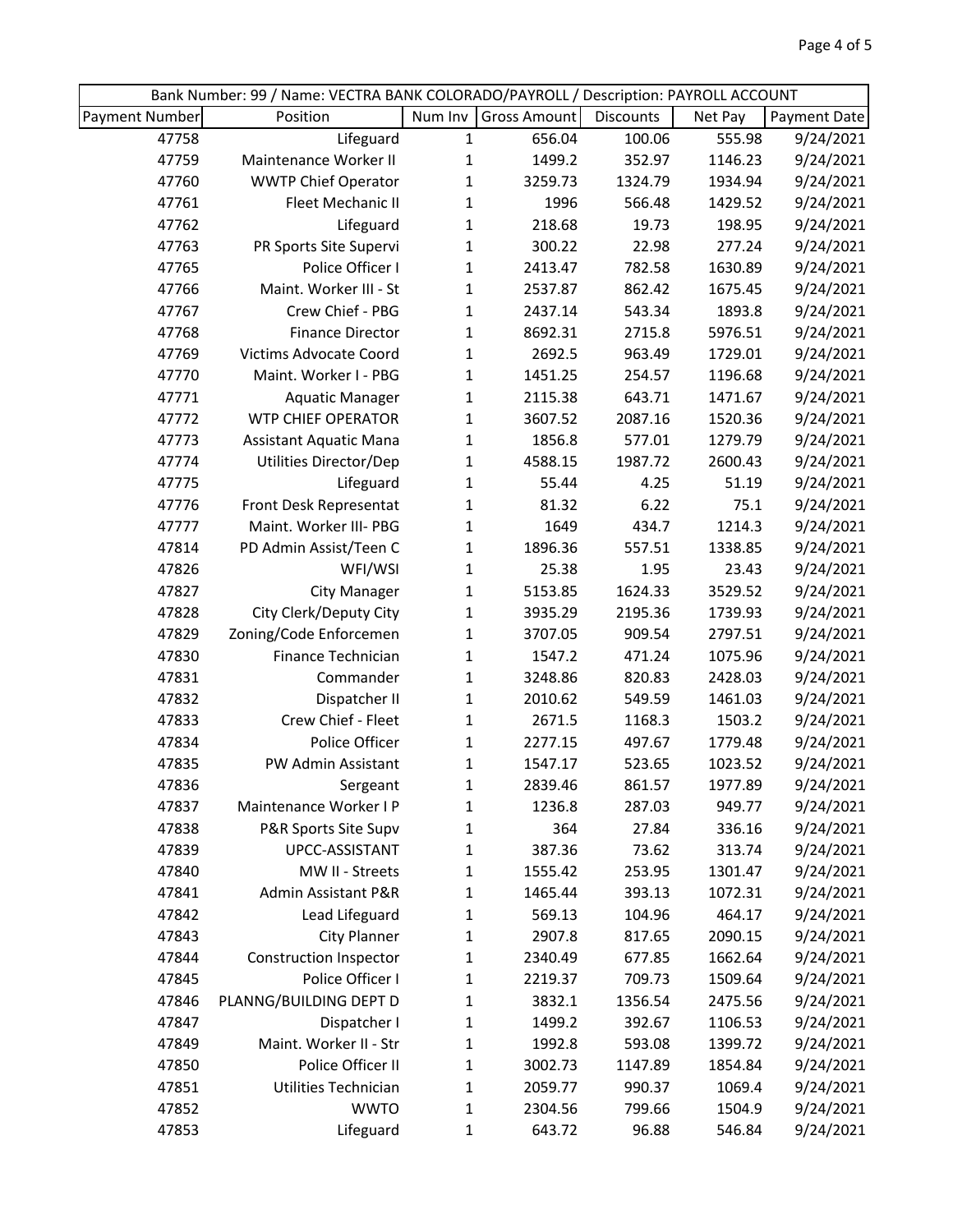|                       | Bank Number: 99 / Name: VECTRA BANK COLORADO/PAYROLL / Description: PAYROLL ACCOUNT |         |              |            |            |              |  |  |  |
|-----------------------|-------------------------------------------------------------------------------------|---------|--------------|------------|------------|--------------|--|--|--|
| <b>Payment Number</b> | Position                                                                            | Num Inv | Gross Amount | Discounts  | Net Pay    | Payment Date |  |  |  |
| 47854                 | Maintenance Worker II                                                               | 1       | 1499.2       | 352.98     | 1146.22    | 9/24/2021    |  |  |  |
| 47855                 | <b>WWTP Chief Operator</b>                                                          | 1       | 3536.4       | 1403.49    | 2132.91    | 9/24/2021    |  |  |  |
| 47856                 | Fleet Mechanic II                                                                   | 1       | 1996         | 566.47     | 1429.53    | 9/24/2021    |  |  |  |
| 47857                 | Lifeguard                                                                           | 1       | 101.64       | 7.78       | 93.86      | 9/24/2021    |  |  |  |
| 47858                 | PR Sports Site Supervi                                                              | 1       | 297.12       | 22.72      | 274.4      | 9/24/2021    |  |  |  |
| 47860                 | Police Officer I                                                                    | 1       | 2475.92      | 810.13     | 1665.79    | 9/24/2021    |  |  |  |
| 47861                 | Maint. Worker III - St                                                              | 1       | 2262.14      | 764.11     | 1498.03    | 9/24/2021    |  |  |  |
| 47862                 | Crew Chief - PBG                                                                    | 1       | 2262.14      | 500.95     | 1761.19    | 9/24/2021    |  |  |  |
| 47863                 | <b>Finance Director</b>                                                             | 1       | 3692.31      | 1071.47    | 2620.84    | 9/24/2021    |  |  |  |
| 47864                 | <b>Victims Advocate Coord</b>                                                       | 1       | 2919.13      | 1040.68    | 1878.45    | 9/24/2021    |  |  |  |
| 47865                 | Maint. Worker I - PBG                                                               | 1       | 1571.33      | 286.51     | 1284.82    | 9/24/2021    |  |  |  |
| 47866                 | <b>Aquatic Manager</b>                                                              | 1       | 2115.38      | 643.72     | 1471.66    | 9/24/2021    |  |  |  |
| 47867                 | <b>WTP CHIEF OPERATOR</b>                                                           | 1       | 3607.52      | 2087.16    | 1520.36    | 9/24/2021    |  |  |  |
| 47868                 | <b>Assistant Aquatic Mana</b>                                                       | 1       | 1513.14      | 494.48     | 1018.66    | 9/24/2021    |  |  |  |
| 47869                 | Utilities Director/Dep                                                              | 1       | 4588.15      | 1987.72    | 2600.43    | 9/24/2021    |  |  |  |
| 47870                 | Lifeguard                                                                           | 1       | 98.56        | 7.54       | 91.02      | 9/24/2021    |  |  |  |
| 47871                 | Lifeguard                                                                           | 1       | 175.56       | 14.44      | 161.12     | 9/24/2021    |  |  |  |
| 47872                 | Front Desk Representat                                                              | 1       | 478.86       | 45.59      | 433.27     | 9/24/2021    |  |  |  |
| 47873                 | Maint. Worker III- PBG                                                              | 1       | 1999.37      | 544.2      | 1455.17    | 9/24/2021    |  |  |  |
|                       | <b>REGISTER TOTALS</b>                                                              | 207     | 396,286.20   | 121,575.69 | 274,710.51 |              |  |  |  |